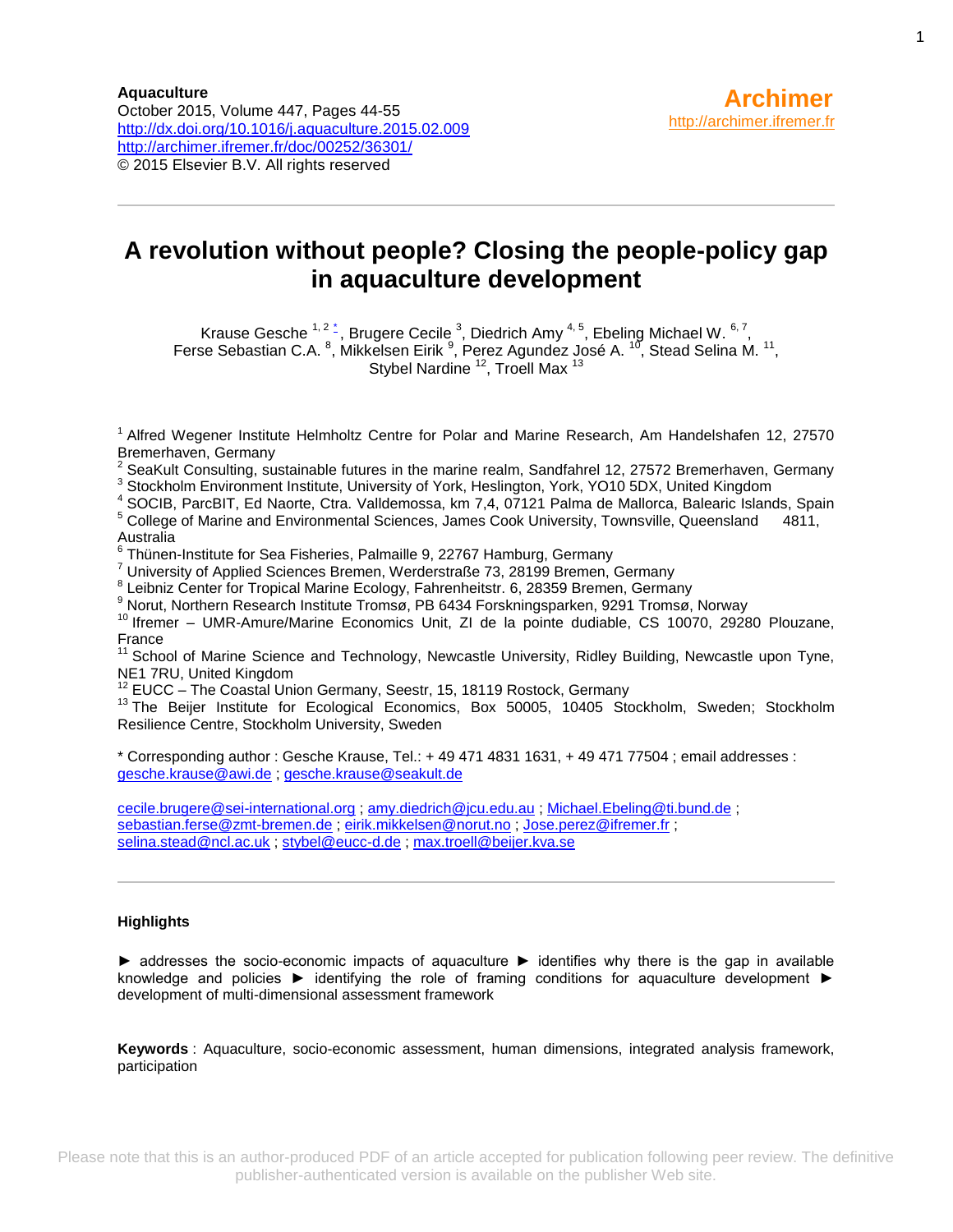### **A Revolution Without People? Closing the People-Policy Gap in Aquaculture Development**

Gesche Krause<sup>1a<sub>∗</sub>, b</sup>, Cecile Brugere<sup>2</sup>, Amy Diedrich<sup>3a,b†</sup>, Michael W. Ebeling<sup>4a,b</sup>, Sebastian C.A. Ferse<sup>5</sup>, Eirik Mikkelsen<sup>6</sup>, José Perez Agúndez<sup>7</sup>, Selina M. Stead<sup>8</sup>, Nardine Stybel<sup>9</sup>, Max Troell<sup>10</sup>

#### **Introduction**

Constrained W. Exoting Sexustant (Manual W. Exoting Styber, Anxieties (Navis Theorem Styber, Navis Press, Againdez, <sup>7</sup>, Selina M. Stead, Nardine Styber, Max T<br>
ance the tetween science and policy in relation to aquacultur A notable disconnect between science and policy in relation to aquaculture development exists (Costa-Pierce, 2010; Kaiser and Stead, 2002; Stead, 2005). Many have argued that, in order to bridge this 'science-policy gap', synthesizing multidisciplinary knowledge about complex issues affecting policy decisions is a necessary part of an integrated planning process (Bradshaw and Borchers, 2000; Dürrenberger et al., 1999; Fischhoff, 2012; Jones et al., 1999; Lubchenco, 1998). However, assumptions about origins of the science–policy nexus hold direct implications for how this interface is managed (Graffy, 2008) and is heavily influenced by social, economic, political and cultural conditions (Ahmed, M.,& Lorica, M., 2002; Sinh et al., 2007; MacNeil et al., 2010; Beveridge et al. 2013). In the case of aquaculture, a contextual approach particularly in terms of the social impacts of aquaculture at different scales (individual, community, national, regional and international) has been neglected. Indeed, the ongoing rapid spread and evolution of aquaculture dubbed the "blue revolution" is still in its infancy with respect to addressing the issue of how to design and implement processes to support management informed by those with relevant interests for translation into policy. This participatory process seeks to integrate lay persons' (citizens, stakeholders) views and knowledge with scientific information and procedural rationalities, to adapt to new issues and needs, and to plan and implement effective responses.

More often than not, the local socio-economic implications of aquaculture development are taking a back seat to trade, ecological and technological motivations, especially in light of current efforts towards sustainable intensification of aquaculture production (Smith et al., 2010). This is worrying, since the bulk of aquaculture production is produced in developing countries in which smallholders dominate the rural landscape, making up a large proportion of people involved in aquaculture production in many countries. They participate across the wide spectrum of aquaculture, ranging from subsistence fish farming to specialisation in more commercially oriented forms of aquaculture (WorldFish, 2011). If the potential socio-economic costs and benefits of aquaculture continues unchecked and not considered as part of aquaculture policy development, the result is the exclusion of society from a revolution initiated for its very own benefit. This could result in social and environmental repercussions counterproductive to aquaculture's potential to addressing global food security issues.

Currently, governments and international organizations (e.g. FAO, EU) worldwide are responding to the *blue revolution* by becoming increasingly interested in expanding aquaculture to foster food security, nutrition and income generation. Scientific and technological advances have underpinned the onset of this *blue revolution* and are increasingly informing aquaculture development policies (e.g. SCAR-Fish, 2013) meaning that biological, economic and

l

Corresponding author (gesche.krause@awi.de)

<sup>†</sup> Current address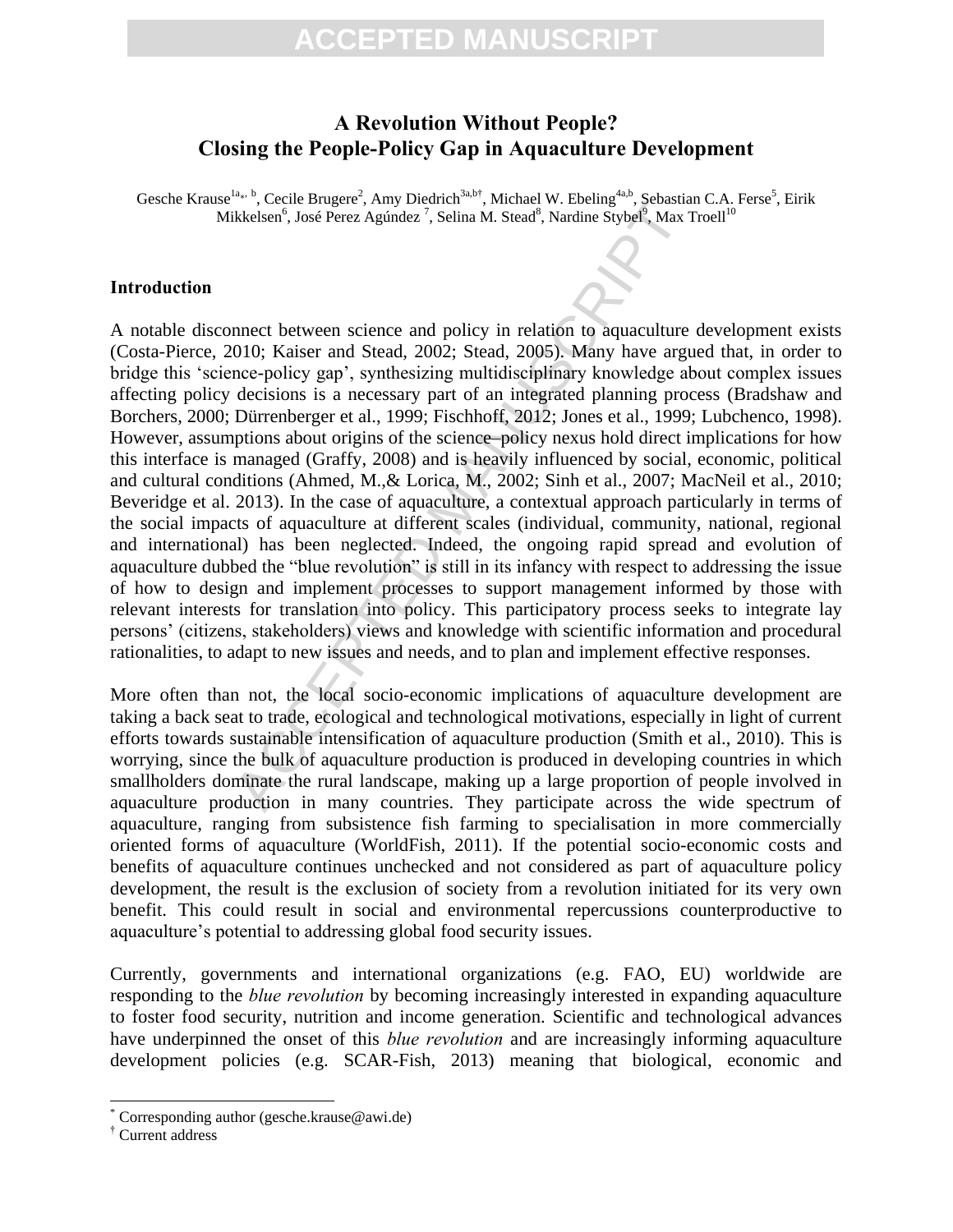technological concepts have found their way into high-level decisions. Reports such as the "Blue" Frontiers" by Hall et al. 2011 that aim to inform policy makers about the impacts of aquaculture on the environment and to stimulate debate on the optional animal food production systems for tomorrow are a case in point. However, despite these commendable efforts, we argue that aquaculture has not yet reached its potential largely because, to-date, there has been little attempt to manage this sector's activity by taking into account its multiple and varied dimensions (social, ecological, economic). Instead, the focus has been production-oriented. Furthermore, most research has focused on species exported from, and areas exporting to, the developed countries rather than on the more significant production, trade and consumption that occurs in most developing countries, indicating a severe social scientific knowledge deficit in aquaculture research (Belton and Bush, 2014). In addition, 95% of the global food economy is domestic and just 5% is trade, with the result that 'what happens in urban markets and in urban–rural supply chains is by far the most important market force affecting farmers' (Reardon, 2012; Belton and Bush, 2014). This underlines the placed-based and highly social-contextual nature of aquaculture production and the importance of the social construction of knowledge pertaining to certain aspects of aquaculture.

not yet reached its potential largely because, to-date, there has<br>ector's activity by taking into account its multiple and varied<br>conomic). Instead, the focus has been production-oriented.<br>used on species exported from, an In order to be effective and inclusive, decision-making and policy formulating processes should be informed by science (where relevant) and include input from stakeholders at various levels of decision-making (e.g., individual, local, national and regional). With increasing transparency being demanded about decision-making then policy makers, for example a scientific fisheries officer working in a government natural resources management department, are under pressure to show what evidence they are using to base decisions on management measures selected. Policymaking institutions can vary depending on the country and evidence for policy making coming from members in the government administration to other international and semi-private organizations such as the Food and Agriculture Organization of the United Nations (FAO), the World Wide Fund For Nature (WWF) and Aquaculture Certification Council (ACC), etc., all of which are interlinked by formal and informal institutional exchange processes. In this sense, institutions can be termed as *rules of the game* (North, 1990) which are the interface, regulating what members of the social systems (or local stakeholders) are permitted and forbidden to do in relation to the ecological systems and in relation to themselves (Ostrom, 2005, Schlüter et al., 2013). Social Network Analysis can shed light on how these different institutions interact and exchange information that can be used as evidence in policy-making (Turner et al., 2014).

Thus, we argue that the failure to address the social sustainability of aquaculture is further exacerbated in many countries by a lack of participation by, and consideration of, a wider range of stakeholders in the decision-making and policy-formulating processes surrounding implementation of aquaculture (e.g., the certification process for Pangasius in Asia; Belton et al., 2011). Further, in the light of globally growing urban middle classes and marginalised rural communities, especially in the developing countries (Belton and Bush 2014, Hall et al. 2011), questions concerning property ownership, labour utilization, relations of production and the role of the state are timely (Belton et al., 2011; Davis and Ruddle, 2012; Ruddle and Davis, 2013; Lan 2013) and ideally should be included in policy-making when impacts of particular management measures are being considered. In many parts of the world, people are affected differently by such institutional arrangements and academic interests, thus policy directions may not necessarily reflect their concerns, priorities or necessities, leading to the question of which type of aquaculture and for whom (Belton and Little, 2008; Belton and Little, 2011; Toufique and Belton, 2014). Furthermore, socio-economic drivers influence human behavior thus taking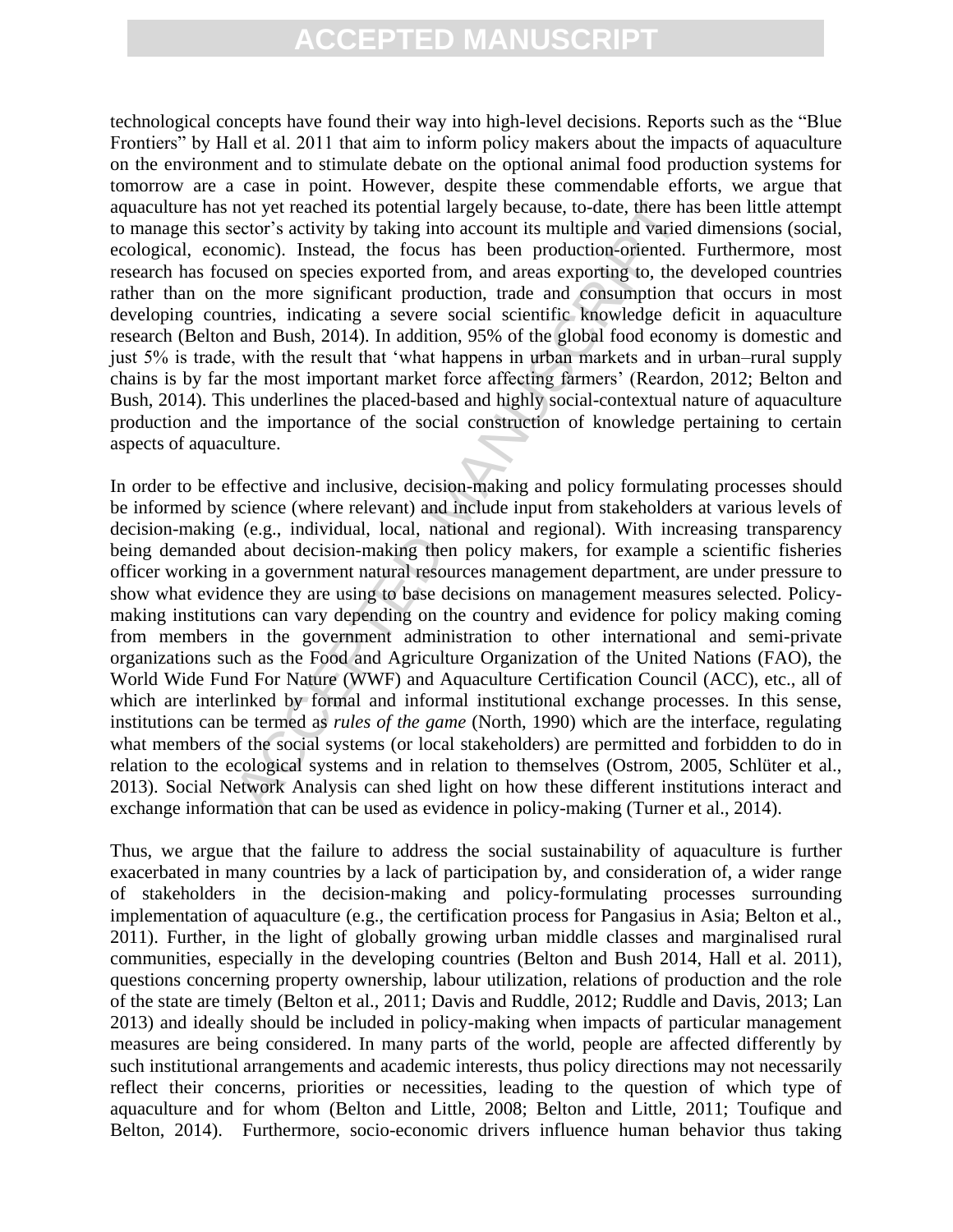account of the former when considering impacts of management measures recommended by policy can lead to selection of actions more likely to be beneficial to managing aquaculture sustainably. To achieve this we argue people need to be part of the decision-making process about aquaculture development.

resses the implications of and possible solutions to the omissis<br>ision and policy development process; a phenomenon we refereople, we are referring not only to the operators and workers<br>is in the vicinity (or at distance) This article addresses the implications of and possible solutions to the omission of people in the aquaculture decision and policy development process; a phenomenon we refer to as the "peoplepolicy gap". By people, we are referring not only to the operators and workers in the industry, but also communities in the vicinity (or at distance) of production facilities, who are directly or indirectly affect by aquaculture. The "gap" pertains especially to the inclusion of local knowledge, norms and rules in use and the contextual stakes people face in everyday decisionmaking and production. This gap is further widened by the lack of socio-economic considerations in research related to aquaculture development, neglected in favour of aspects pertaining how resources and ecological system functions are impacted, thus receiving priority in a profit-driven privately dominated sector. Davis and Ruddle (2012) have argued for small-scale fisheries that co-management approaches ostensibly meant to improve the well-being of impoverished and marginalized coastal dwellers have instead reinforced existing inequalities and further contributed to the accumulation of wealth by powerful elites because fundamental assumptions about policy and intentions of the state have not been addressed. Béné (2005) observes that the debate on shrimp aquaculture development has shifted from a critical political ecology discourse in the 1990s that was concerned with social sustainability and questions of power to a more technocratic ‗best management practice' discourse that neglects the political dimensions of aquaculture expansion. Hence, while the science-policy gap, which hinders the effective translation of science into policy, has received increasing (and justified) attention in recent years, a people-policy gap still exists in many places. Due to social consequences such as a lack of support for aquaculture production, the latter can result in development that fails to address the concerns of a large part of affected stakeholders. This has partly been exacerbated by unclear guidance on how best to integrate socio-economic factors impacting aquaculture development when formulating policy to support sustainable growth of the sector. We postulate herein that this constitutes a larger threat to sustainable aquaculture development than the lack of knowledge and 'science' about the activity.

#### **The Growing Importance of Aquaculture**

Today, seafood and seafood products are the most traded global food commodities and the proportion of harvested (and cultured) fish being internationally traded has steadily risen from 8 million tons (25%) in 1976 to 58 million tons (37%) in 2012 (FAO, 2014a). Around 1.25 billion  $(10<sup>9</sup>)$  people worldwide rely on fish as their primary source of animal protein, and 4.3 billion people derive at least 15% of their animal protein intake from it (FAO, 2012a). This share varies from country to country: Sierra Leone 72%, Ghana 55%, Maldives 70%, Bangladesh 57% and Indonesia 54%, reflecting a high dependency on fish and fishery products of the total percentage of animal protein intake in these countries.

Although it is difficult to obtain accurate data, estimates indicate that the livelihoods of 660–820 million peoples are linked directly and indirectly to fisheries and aquaculture (FAO, 2012a). More than 95% of the fishers and aquatic farmers worldwide are employed in the developing or emerging countries (Williams et al., 2005), stressing the important role aquaculture plays in terms of food security and livelihoods. With global changes in consumption patterns and population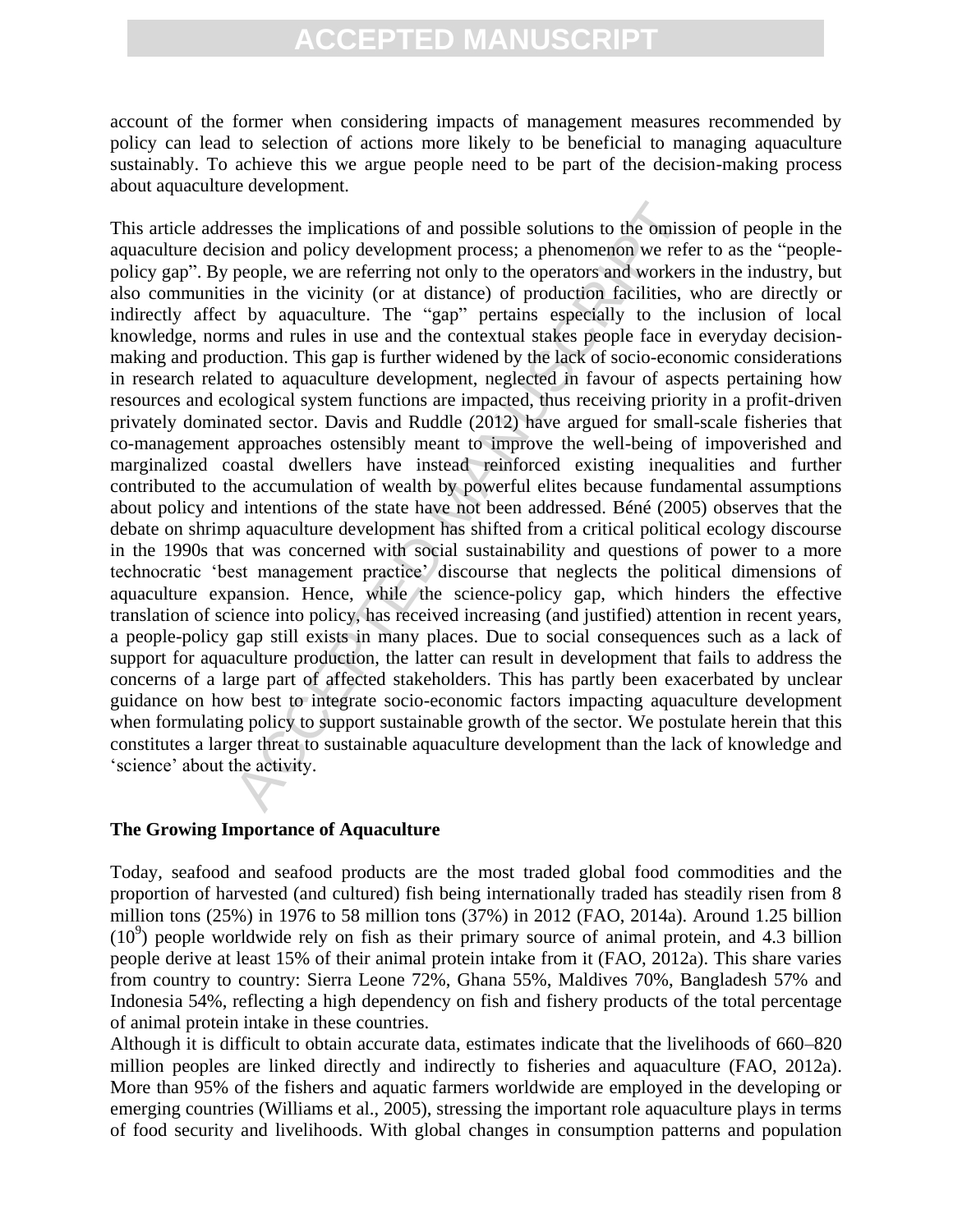growth, continued growth in aquaculture production is expected to be an important part of the solution to meet global food demand (Cressey, 2009; Williams et al., 2000; Troell et al. 2014).

Id's total fisheries and aquaculture production of 182 million<br>rolmg to FAO statistiss<sup>1</sup>. The first-hand value of the aquacu<br>ion, where US\$ 137.7 billion was generated by 67 milli<br>molluscs while US\$ 6.4 billion through 2 Indeed, aquaculture is becoming increasingly important in a number of ways. In 2012 it provided 49% of the world's total fisheries and aquaculture production of 182 million tonnes live weight equivalent, according to FAO statistics<sup>1</sup>. The first-hand value of the aquaculture products was US\$ 144.4 billion, where US\$ 137.7 billion was generated by 67 million tonnes of fish, crustaceans and molluscs while US\$ 6.4 billion through 24 million tons of aquatic plants. The same statistics show that aquaculture production increased more than five-fold from 1990 to 2012, while world capture fisheries increased with only 8 % over the same period of time. Moreover, between 2000 and 2012 capture fisheries production declined. In contrast, aquaculture production increased on all continents, but most noteworthy in Asia. Despite the tremendous global growth in aquaculture production since 1990, Asia increased its share of world´s total production from 86 % to 91 %. Since 2008, the majority of Asia's food fish products stems from aquaculture. China is by far the largest aquaculture country in the world, with a production of about 41 million tonnes of fish and 13 million tons of aquatic plants in 2012 (FAO, 2014).

Generally, the importance of the fisheries sector to employment (measured as percentage of fisherfolk in the economically active population) differs a lot from country to country. It is particular high in small island states like Samoa, Solomon Islands, Comoros but also very important in countries with a large population like Indonesia, Chad, Philippines, Ghana, Vietnam, Bangladesh, China and India (FAO 2013). According to FAO (2014), employment statistics do not include those working in fish farming in inland waters, but since inland waters provide nearly half of the volume in global aquaculture (FAO statistics), employment there is also substantial. Indeed, in the period 1990–2012, employment in the broad fisheries sector has grown faster than the world's population, and faster than employment in the agriculture sector (FAO, 2014).

Within the broader fisheries sector, aquaculture employment rates grew even faster, increasing its share within from 17 to 32 %. In this context, it is estimated that nearly 1 out of 6 people employed in the fisheries primary sector in 2012 were women. However, women mainly dominate in secondary activities of this sector, such as processing and packaging, making up as many as 9 out of 10 persons employed there (FAO, 2014). However, the average production per person employed in aquaculture varies a lot between regions, from around 3 tons per year/per person in Asia, 5 tons per year/per person in Africa, 10 tons per year/per person in Latin-America and the Caribbean, 28 tons per year/per person in Europe, and up to 59 tons per year and person in North-America (FAO 2014). In contrast, for instance in Norway the average production per person in fish farming was 195 tons in 2011 (op cit.) These differences reflect variances in capital inputs, industrialisation of production, livelihood, and typically in income per capita.

#### *The Inclusion of Social Stakes in Aquaculture*

To date, aquaculture development has been largely focused on technical and biological challenges (Costa-Pierce, 2010) and less on the socio-economic drivers underpinning peoples'

 $1$  From

l

[http://www.fao.org/figis/servlet/TabLandArea?tb\\_ds=Production&tb\\_mode=TABLE&tb\\_act=SELECT&tb\\_grp=COU](http://www.fao.org/figis/servlet/TabLandArea?tb_ds=Production&tb_mode=TABLE&tb_act=SELECT&tb_grp=COUNTRY&lang=en) [NTRY&lang=en](http://www.fao.org/figis/servlet/TabLandArea?tb_ds=Production&tb_mode=TABLE&tb_act=SELECT&tb_grp=COUNTRY&lang=en) , accessed 9 September 2014.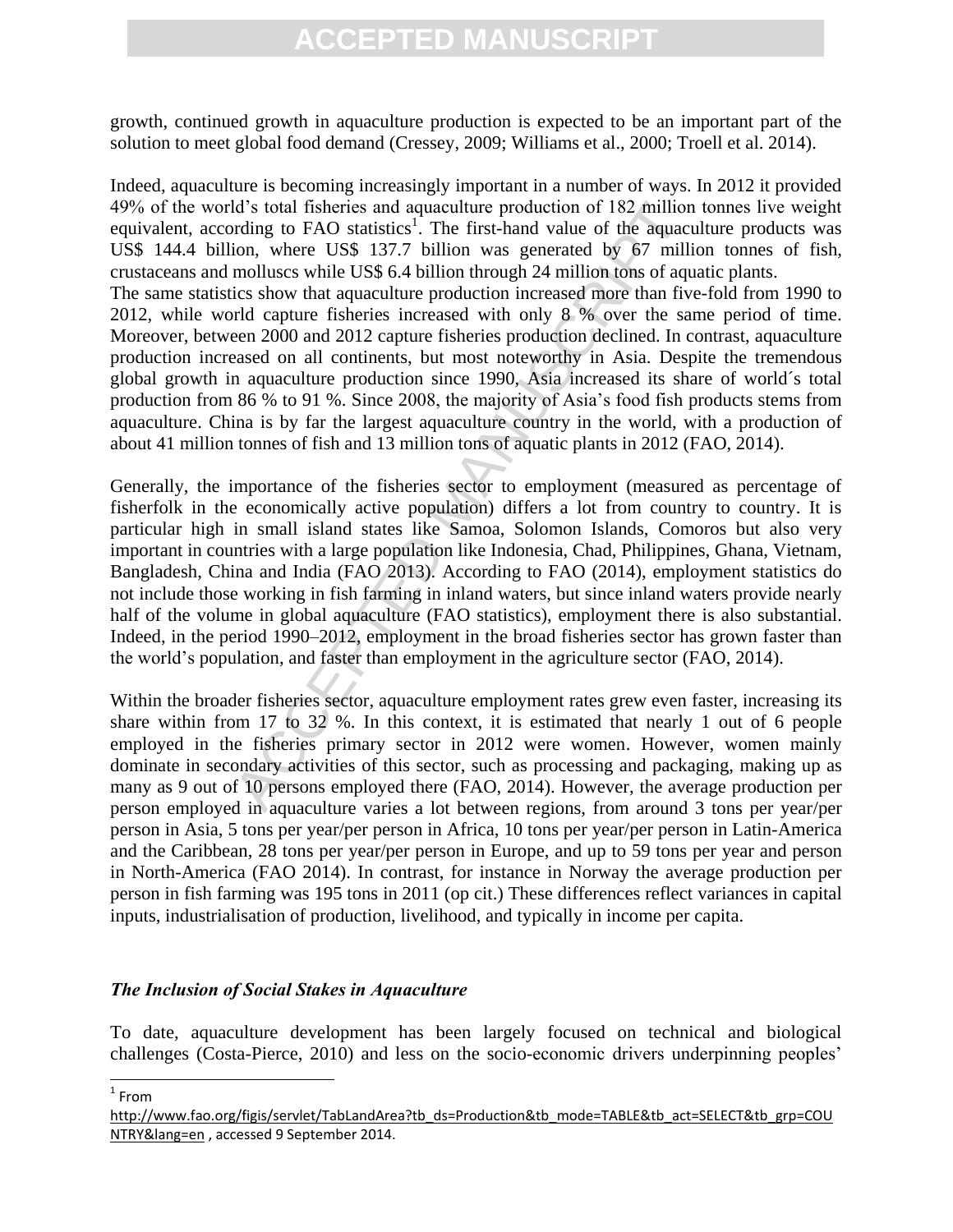behaviour. Most socio-economic analysis deals mainly with the effects of salmon or shrimp farming, and to a lesser extent with e.g. Pangasius and Tilapia, as well as filter feeders (such as *Crassostrea gigas*) and seaweeds (such as *Kappaphycus alvarezii* and *K. striatum* as well as *Eucheuma denticulatum*) (see Buanes et al., 2004; Barton and Fløysand, 2010; Fröcklin et al., 2012; Stonich and Bailey, 2000; Joyce and Satterfield, 2010; Sievanen et al., 2005; Buchholz et al., 2012).

and Bailey, 2000; Joyce and Satterfield, 2010; Sievanen et al.,<br>ions pertaining to the inter-relationships between communit<br>ip, taxation, liabilities for the negative repercussions from<br>integrated manner. As a result, the However, questions pertaining to the inter-relationships between community impacts, right of access, ownership, taxation, liabilities for the negative repercussions from the environmental effects on society, and ethical issues, to name but a few, have remained largely un-tackled in a comprehensive, integrated manner. As a result, the socio-economic consequences of aquaculture operations are often poorly understood and repercussions such as poaching not fully anticipated (see examples given in Barret et al., 2002; Bunting, 2004; Fröcklin et al., 2012; Isaksen and Mikkelsen, 2012; Jentoft and Chuenpagdee, 2013; Sandberg, 2003; Sievanen et al., 2005; Varela, 2001). In many cases the omission of relevant stakeholders and social concerns in aquaculture development projects has contributed to inequity, social conflicts and violence (Martinez-Alier, 2001; Nagarajan and Thiyageasan, 2006; Varela, 2001). The unavoidability of feedback between largely structural and technical interventions and the socio-economic systems, within which they are embedded, highlights the need for employing more systematic (or ecosystem) approaches to analyse cause and effect relationships and to explore future sustainable, efficient and equitable development scenarios (Hopkins et al., 2011; Belton and Bush, 2013).

Thus, the inclusion of socio-economic issues in the development of aquaculture must be guided by a preliminary introspective analysis, which questions "why" and "for whom" aquaculture initiatives are promoted to help mitigate impacts with negative consequences on livelihoods including: how are the "rising stars" endorsed in the development of the sector - in other words where there is significant potential for aquaculture growth within the aquaculture industry and how should they be more effectively and proactively included in the planning processes. Similarly, what processes are needed to include issues and concerns that are not currently promoted by active and resourceful stakeholders (Buanes et al., 2004)? More detailed and context-specific socio-economic dimensions of aquaculture operations include many important factors which need to be understood: gender, employment and income, nutrition, food security, health, insurance, credit availability, human rights, legal security, privatization, culture/identity, global trade and inequalities, as well as policies, laws and regulations, macro-economic context, political context, customary rules and systems, stakeholders, knowledge and attitudes, ethics, power, markets, capital and ownership (Hishamunda et al., 2009).

To achieve politically transparent and socially legitimate aquaculture development these socioeconomic factors must be included when setting policy objectives and implementing management mechanisms. Furthermore, this information has to be context-specific to ensure that local conditions, culture and management constraints are all given due consideration in aquaculture development thus ensuring arising actions have considered in advance the impacts likely to accrue from policy recommendations.

However In many cases impacts leading to unsustainability stem from ecological and social feedbacks generated by aquaculture production systems themselves and are reinforced by the gaps existing between "people" and policy. [The term "people" is used in this paper to describe aquaculture stakeholders in a more global sense, referring to socio-economic agents directly or indirectly affected by the structure and dynamics of the aquaculture sector]. These social gaps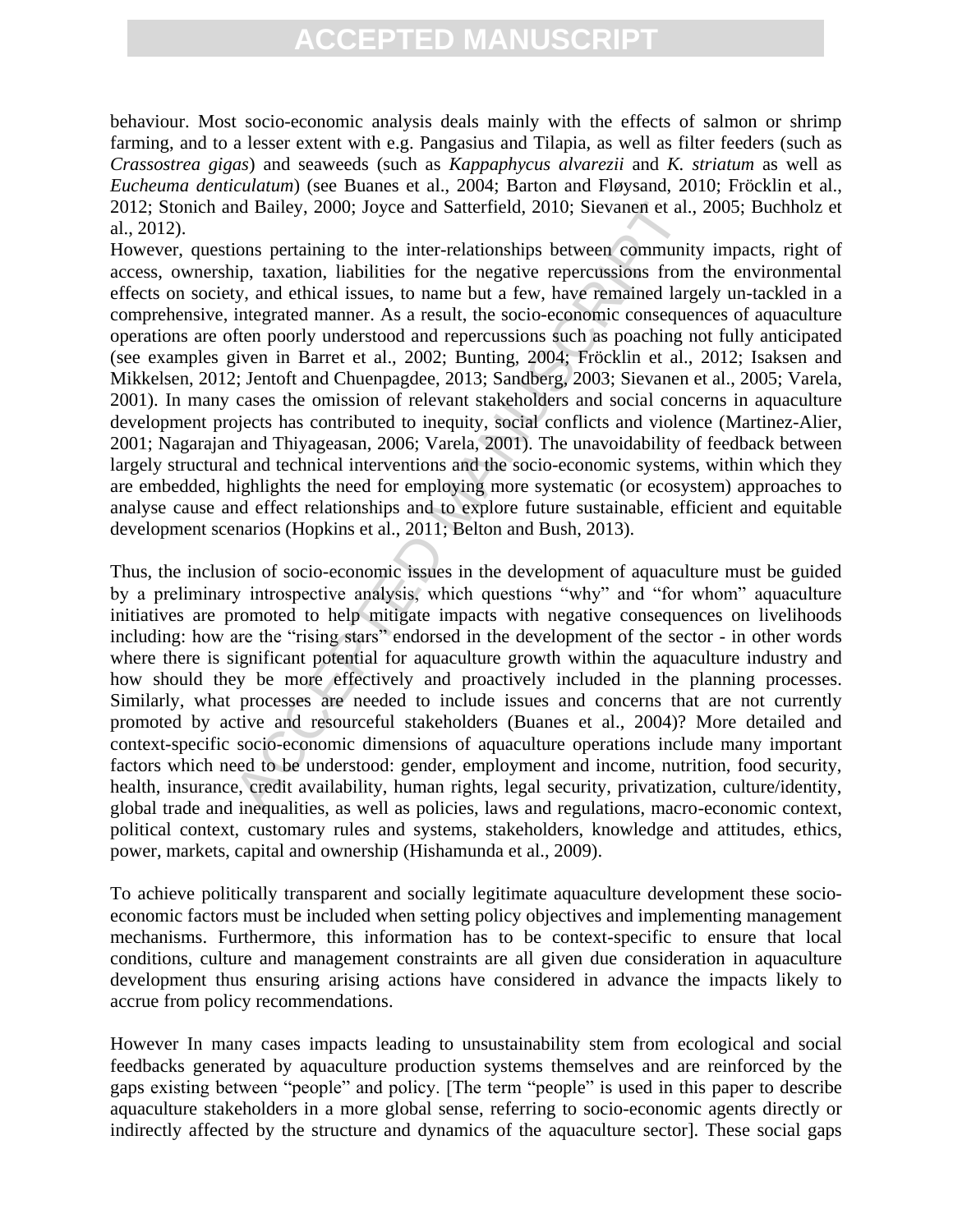between "people" and policy can be understood as a process in which the stakes of at least one stakeholder are neglected or considered insufficiently in decision-making processes, leading to a kind of exclusion. This exclusion can be internal to the aquaculture sector, or result from the interactions with other users. The former is associated with the exclusion of stakeholders from the decision-making about the aquaculture sector itself. This is related to negligence, or a lack of social equity, in policy making for e.g. coastal communities traditionally working in the aquaculture sector. As an example, in many developing countries governments have prioritised the development of capital-intensive aquaculture devoted to global markets as a basis for national economic development rather than the labour-intensive operations characterizing the extensive and family-run aquaculture companies. This process has been accompanied by public regulations supporting low taxation, facilities for credit, or coastal access, fostering the growth of production. As a result of this development pattern, many poor people from coastal communities with a weak capacity of investment have been marginalized or forced to leave the sector or even have prevented other people getting involved (EJF, 2003; Toufique and Gregory, 2008).

and point the aquaculture sector itself. This is related to negliated propertional prolety making for e.g. coastal communities traditional<br>or. As an example, in many developing countries government of capital-intensive aqu The other type of exclusion relates to other stakeholders concerned. This occurs when policies disregard or do not give fair consideration to the stakes of other agents which are affected by the development of aquaculture systems. These interactions can result from competition for space or pollution emissions. For example, aquaculture development has in many places lead to destruction of coastal wetlands (i.e. mangrove ecosystems) and their associated ecosystem services which supply the needs of many other human users (fisheries, agriculture, recreation, etc.) but which also support other ecosystems and biodiversity equilibria. The social impacts resulting from these externalities have been described extensively in the literature (e.g., EJF, 2003; FAO, 2008b) and include e.g. seepage of salt water in the coastal zone (EJF, 2003; Belton and Little, 2008), the privatization of coastal space, blocking villagers' access to fishing grounds (e.g., Shiva and Karir, 1997), the displacement of commercial and subsistence fisheries due to pollution, etc. (Deb, 1998; FAO, 2008b; Gay Wiber et al., 2012). In spite of significant efforts to resolve these concerns, such as the development of the ecosystem approach to aquaculture by the FAO in 2010, the main issues still remain in many places unsolved (USAID, 2006; Islam, 2008).

#### *Policy Issues in Aquaculture*

At national levels, aquaculture is often seen as a dynamic sector that should be capitalized upon to generate competitiveness and revenues as well as increase well-being and food security. This view is reflected for example in the multiannual national plans for the promotion of sustainable aquaculture proposed by the European Commission (COM, 2013) and can be found as part of national strategic growth plans where food security is included in many countries worldwide. What remains unclear is the extent to which these high-level intentions translate into "peoplecentred aquaculture activities" at local and field levels of investigation. Indeed, while technological innovations promoted in policy initiatives aim to improve and to progress aquaculture development, they often miss the inclusion of "people" in the process (Brugère, 2006; Brugère et al., 2010; Hishamunda et al., 2009). This often results in unintended outcomes that may be detrimental to the very people aquaculture is meant to benefit. This is because: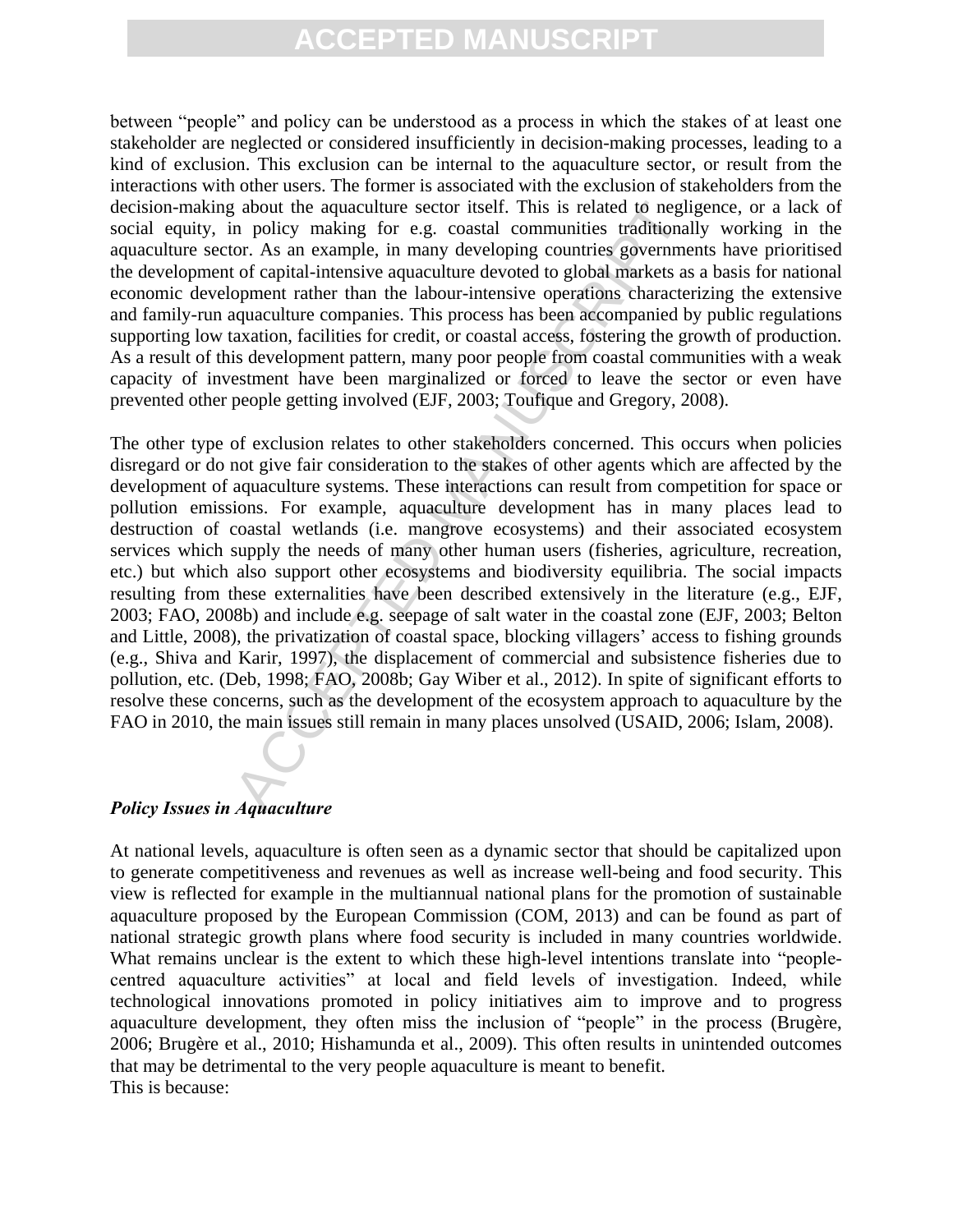a) even when the people affected by aquaculture are clearly identified, a policy for systematically including them in planning processes is often lacking (see example by Buanes et al. (2004) for salmon farming),

b) due to unclear definitions of system boundaries by policies, important stakeholders affected by aquaculture are often not identified (see example by Joyce and Satterfield (2010) for shellfish aquaculture),

c) the role and responsibilities of individual and institutional stakeholders are rarely clearly defined (see example in Belton (2012) for Tilapia and Pangasius), and

d) regulations pertaining to aquaculture are not streamlined under one umbrella but often range over various policy sectors, such as agriculture and fisheries (see examples in Brugère et al., 2010).

by aquaculture are often not identified (see example by Jo<br>
or shellfish aquaculture),<br>
or shellfish aquaculture, of individual and institutional stake<br>
efined (see example in Belton (2012) for Tilapia and Pangasiu<br>
tions These frequently disconnected planning processes that inadequately consider socio-economic dimensions can lead to aquaculture policies with unclear goals and rules-of-use. In turn it negatively affects the sustainable growth of the sector, the environment and the overall wellbeing of citizens (Barret et al., 2002; Brugère et al., 2010; Veuthey and Gerber, 2012). Aquaculture policies need to be people-oriented and include socio-economic context specific information, whilst being applicable to different aquaculture settings and scales (Figure 1). Institutions that are robust and designed to avoid both resource tragedies and social exclusion must be promoted (Hopkins et al., 2011; Sandberg, 2003) and building processes that support participation of people in decision-making is what this paper recommends. The aquaculture industry as well as governmental bodies, policy-makers and management authorities must acknowledge their dependence on a constant flow of ecosystem services from marine and inland ecosystems, including the influence of different markets from local to international, and also recognize the potential consequences of their activities on both ecological and social systems.

Figure 1 here

#### **Origins of the People-Policy Gap**

Policies operate within an array of federal, regional and international legislations, agreements and treaties. This implies that scale issues are an important cornerstone in the development of aquaculture at the interface of policy, management and governance, yet to-date they have in many cases received little or no attention. In the instance of the former, the EU issued a white paper on governance in 2001 which identified a number of normative principles, namely openness, participation, coherence, efficiency, and proportionality (COM, 2001). It also identified the need to extend the range of policy instruments in the EU to encompass more network-based and market-based modes of governance (COM, 2001). All of these aforementioned principles have to be considered in light of, and are affected by, the scale chosen. In the case of aquaculture, which ranges in empirical reality across many scales, from the local to the global, these are inadequately addressed in current policy schemes. These findings have been reinforced by a recent publication of the HLPE (High Level Panel of Experts on Food Security and Nutrition) in 2014, which stressed the role of social protection and labour rights in aquaculture as well as governance to determine benefits from aquaculture. More often than not, too little attention has been given to the ways different individuals and groups will gain, lose, or be excluded from access to productive supply chain assets of aquaculture (HLPE, 2014). The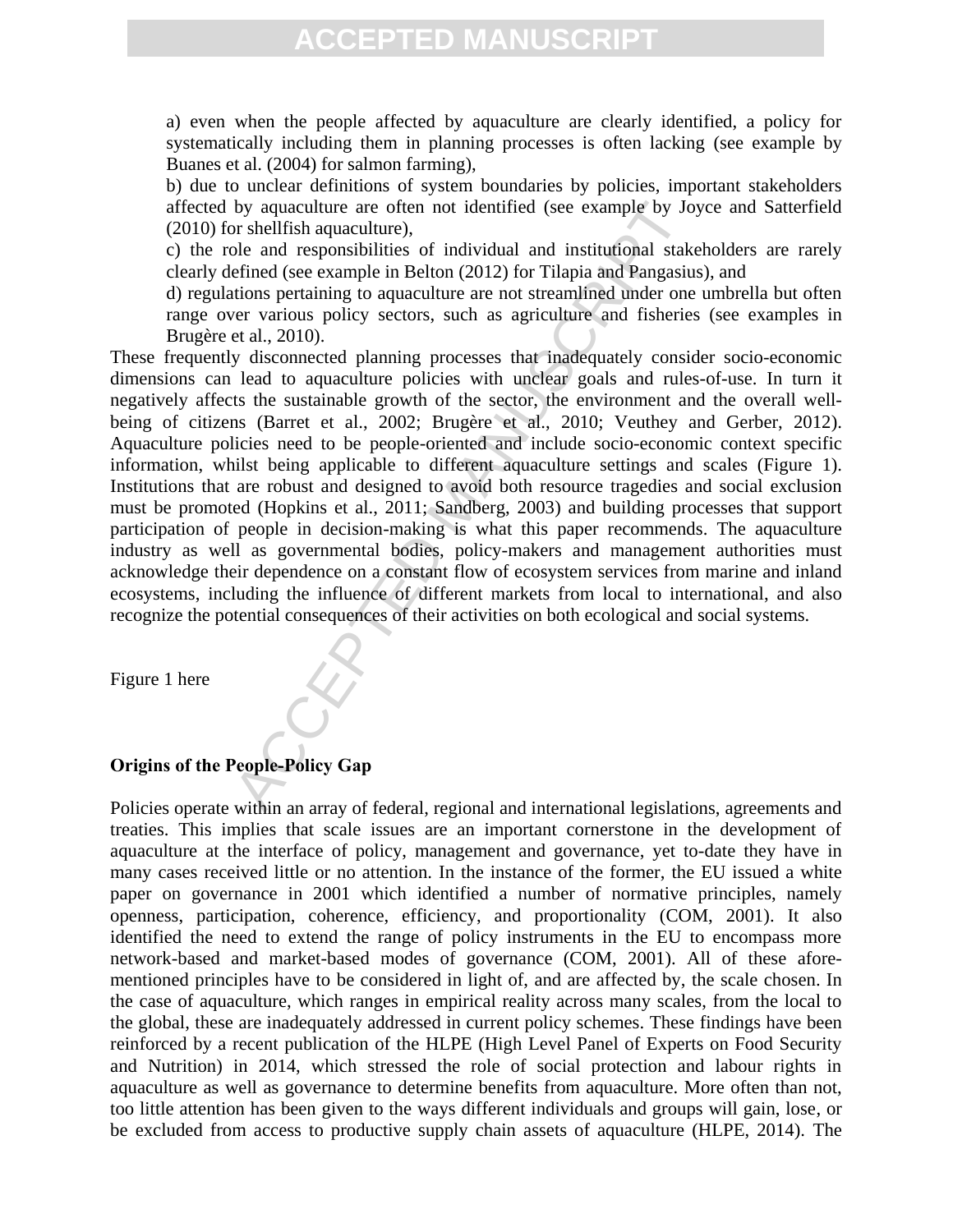problem of the multi-scale nature of aquaculture is that policies tend to overlook some of the potentially important structural processes of decision-making about development. This leaves questions like `aquaculture for what and for whom?' equivocal and makes policies with clear objectives difficult to formulate.

Public participation is at the heart of the people-policy gap. Participation in decision-making processes does not always include the voices of many of those impacted directly and indirectly by aquaculture policies. In the case of shrimp farming for instance, Béné (2005) found that the changes in policy orientations which have taken place in recent years allowed key stakeholders to refocus the debate on technical solutions. In its wake it prevented other groups concerned with more intractable social and political issues from engaging successfully in the policy process, thus leaving the long-term sustainability of aquaculture still a contentious issue.

In some countries, effective public hearing mechanisms, zoning and individual licensing procedures are established. However, it is recognized that participation should not be a goal in itself and may need, in some instances, to be traded-off for efficiency (FAO, 2008a). In other places, it is poor governance (e.g. corruption and/or abuse of power by influential stakeholders) that prevents consultation mechanisms from being effectively implemented.

tion is at the heart of the people-policy gap. Participation<br>tot always include the voices of many of those impacted direct<br>cices. In the case of shrimp farming for instance, Béné (20<br>y orientations which have taken place Even in cases where aquaculture is tightly regulated (e.g. salmon farming in Norway), the social impacts of regulations are hard to foresee and tend to remain difficult to determine also after implementation (see Buanes et al., 2004 and Isaksen and Mikkelsen, 2012). The complexity (i.e. being linked from local to global market demands) and context-specificity of the social dimensions of aquaculture make their encompassing by decision-making at higher levels problematic. This pertains specifically to the difficulty in anticipating their emergence and in capturing their effects over different temporal and spatial scales. For instance, timing and sequencing are critical factors in the transition to alternative livelihoods, and for the rest of the economy which is linked to the sector through income and employment multipliers (Béné et al., 2010).

Thus, instead of adopting a static perspective which simply describes the presence and/or absence of particular modes or instruments of governance in aquaculture, future work should explore causal relationships between governance interventions and outcomes `on the ground'. These outcomes will also depend on other factors related to e.g. the resource base, state of the ecosystem, the regional economy, market forces, social structures, trade patterns, type of aquaculture activity, etc. However, knowing what forms of governance lead to what sorts of outcomes, whilst ensuring that they remain legitimate and publicly accountable, can be the foundation for effective policy making (Jordan, 2008).

Trade is another fundamental element of the people-policy gap. Global trade masks the social and ecological implications of consumption as it distances us from production areas and supporting ecosystems (Deutsch et al., 2011). Aquaculture often takes place in more isolated sites, such as in the case of salmon (*Salmo salar*) farming in mainly rural settings in Scotland or pangasius (*Pangasius bocourti*) farming in Vietnam. In case of the former, aquaculture can play a crucial role in providing alternative income options for rural marginalised communities, whereas in case of the latter the global demand drives the intensity of the production with little regard of local ecosystem capacities (Little et al., 2012). As production often occurs in such faraway areas, endconsumers seldom question the conditions under which aquaculture production takes place. Thus, empowering policies are needed that support local people to make trade-off decisions they see best between income and (other) social objectives, or environment for that sake. Recurring protests in production areas, such as in Latin America and Asia against shrimp (*Penaeus*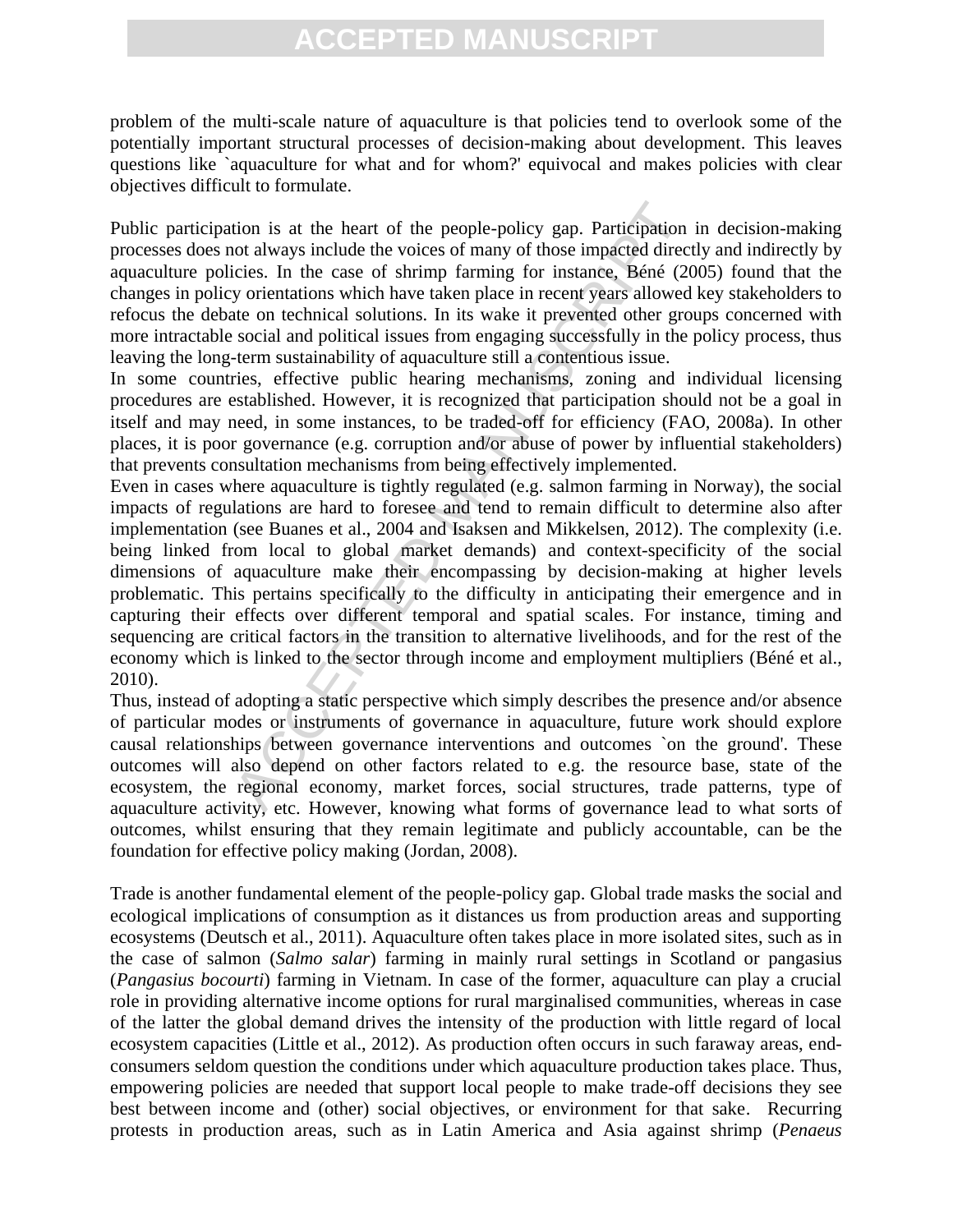*monodon* in most cases) aquaculture in the 1990s and, more recently, in Chile in 2012 in connection with salmon farming, illustrate this disconnection between the needs for food production and perceived impacts of aquaculture development on the surrounding environment (Adduci, 2009; Gonzales, 2008; Martinez-Alier, 2001; Veuthey and Gerber, 2012). The urgency to achieve global food security should be another incentive to include social considerations (e.g., acceptability as a valuable source of nutrition) in trade policies, supporting aquaculture production in a broader, integrated and more structured manner.

#### **Outcomes of the People-Policy Gap**

If food security should be another incentive to include social c<br>
is a valuable source of nutrition) in trade policies, supproader, integrated and more structured manner.<br> **e People-Policy Gap**<br> **e People-Policy Gap**<br> **e** Illustrations of the people-policy gap can be found all over the world. For instance in Norway and Scotland, when modern aquaculture started to develop in the 1970s and 1980s, aquaculture enterprises were started by local entrepreneurs and fishermen with support from their local coastal community. The ownership and benefits of aquaculture remained largely in the community (Peel and Lloyd, 2008; Sandberg, 2003), contributing to livelihoods in peripheral coastal areas, just like the authorities hoped it would (Hersoug, 2013). Over time however, the consolidation of the industry led to the decline of smaller companies (Hersoug and Johnsen, 2012; Isaksen and Mikkelsen, 2012), and crucially, to "critical attention to the appropriateness of the governance arrangements for aquaculture and, specifically, the opportunities for greater civil engagement and democratic decision-making" in its planning and policy context (Peel and Lloyd, 2008). This is exemplified in Norway where some municipalities have voiced their wish to ban aquaculture from their coastal zone, to avoid negative external effects of fish farming and instead use the areas for alternative local job-creation, but have not been allowed to do so by the state authorities (Isaksen and Mikkelsen, 2012). Many Norwegian coastal municipalities are interested in issuing an area- or production-tax on fish farms that directly benefits the municipalities, ensuring that local people reap the benefits of aquaculture production in their community and coastal zone (Hersoug, 2013; Isaksen and Mikkelsen, 2012). Failure to continuously and appropriately address local benefits from aquaculture, an important social dimension of aquaculture, has now led to strong conflicts between aquaculture companies and municipalities in Norway.

This empirical evidence of concentration and more or less job-less growth of the sector in relation to traditional use of proposed aquaculture sites is a main refutation in the ongoing debate about implementing salmon farming in Bantry Bay/Ireland (see e.g. http://bantryblog.wordpress.com/). These issues are not specific to the aquaculture sector alone as many sectors of production are experiencing these challenges. However, some countries governments have reacted to this situation and imposed minimum corporate social responsibility (CSR) of large producers (Huemer, 2010). In the case of Scotland this has led to significant investment in infrastructures like improved roads, schools and other facilities (Georgakopoulos and Thomson, 2008). In Norway however, this has led to a frustration of coastal communities with the current governance regime, as they are excluded from the direct benefits generated by the aquaculture activities and production chain (Huemer, 2010; Sandberg, 2003).

In contrast, in Germany, besides special regulations for traditional mussel (*Mytilus edulis*) cultivation, which is more seen as fisheries in public perception, aquaculture as a policy issue is still in its infancy (Buck, 2007). In principle, the set of legal instruments provides suitable tools for horizontal, vertical, territorial and time-related coordination of coastal zones, inclusive public participation (Rosenthal and Hilge, 2000). However, some ecosystem-friendly labelled producers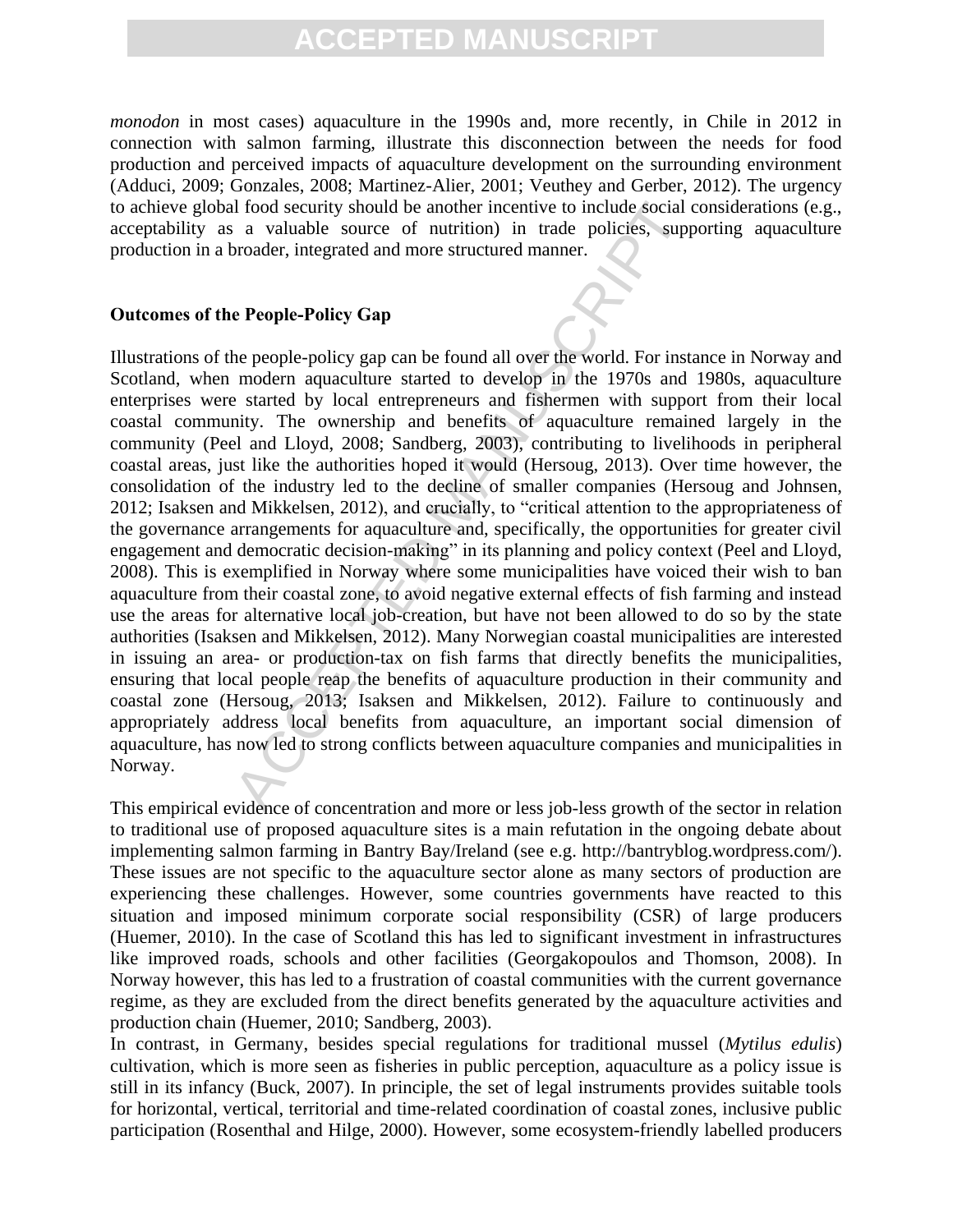include social standards into their consumer label criteria which are e.g. related to location, development, and aesthetics of aquaculture sites, as well as public access to aquaculture sites.

Similar negative outcomes of the people-policy gap as described for Norway and Scotland have been documented in Chile with the development of the salmon farming industry (Barret et al., 2002; Buschmann et al., 2009; Gonzales, 2008), as well as in Asia and Central America where the mismatch between an explicit policy orientation towards the industrialization of the shrimp farming sector and local practices, and the inadequacy of the institutional arrangements that should have helped to link the two, led to social conflicts and mangrove destruction (e.g. Beitl, 2012, in the case of Ecuador; Brugère, 2006, in the case of India).

Thus, outcomes of the people-policy gap can vary according to the priorities of a specific government and the contextual country-specific setting. The main message from this section is that proactive action that encourages participation of people in decision-making about aquaculture could help improve acceptance of this sector and improve management that can have more positive impacts on those communities associated with this type of production.

#### **Existing Efforts to Integrate Social and Economic Dimensions in Aquaculture Development**

In et al., 2009; Gonzales, 2008), as well as in Asia and Cent<br>tween an explicit policy orientation towards the industrialize<br>and local practices, and the indequacy of the institutional<br>ped to link the two, led to social c Although there are a number of frameworks, codes and guiding principles that have attempted to address the socio-economic dimension of aquaculture (see for instance FAO, 2010, 1995; Subasinghe et al., 2010), they are falling short of identifying the social framing conditions at any depth that can help policy-makers include guidelines so selected management measures can take account of future impacts to peoples livelihoods. Thus, people-specific effects of aquaculture production are not fully considered and we highlight herein that having a process which helps frames aquaculture production in a way that is easily understandable by policy-makers is one way to address the current gap in knowledge. To illustrate this finding, the ecosystem approach to aquaculture (EAA) for instance aims to promote a harmonious and coherent development of aquaculture (FAO, 2010). Although the participation of stakeholders is at its core, experiences have shown that, despite these intentions, the people most affected by aquaculture operations are often not involved in decision-making about aquaculture development policies (Gonzales, 2008).

This lack of participation has been addressed by recent FAO-led initiatives such as the 2010 Phuket declaration (Subasinghe et al., 2010). In the declaration the need was stressed to assess the role of aquaculture for regional and global economies, poverty alleviation and food security. Likewise, the FAO Code of Conduct for Responsible Fisheries (FAO, 1995) strives to integrate socio-economic considerations, e.g. by stating in Article 9 that livelihoods of local communities and access to fishing grounds must not be negatively affected by aquaculture. However, these declarations remain elusive on how to deal with these socio-economic issues in practice.

Livelihood-based frameworks were developed to broaden the understanding of poverty and to guide poverty alleviation interventions. They focused attention on the multiplicity of social, economic, environmental and institutional factors that needed to be considered to promote sustainable livelihoods. Despite some success in fisheries (Allison and Horemans, 2006), their application to aquaculture has been limited and their relevance for macro-level policy-making has been ambiguous (Scoones, 2009).

The divergent views expressed during the open consultation in 2013 on the study of the High Level Panel of Experts (HLPE) of the UN Committee on World Food Security (CFS) regarding the role of sustainable fisheries and aquaculture for food security and nutrition in early 2013 (http://www.fao.org/fsnforum/cfs-hlpe/fisheries-and-aquaculture) also highlights the breadth and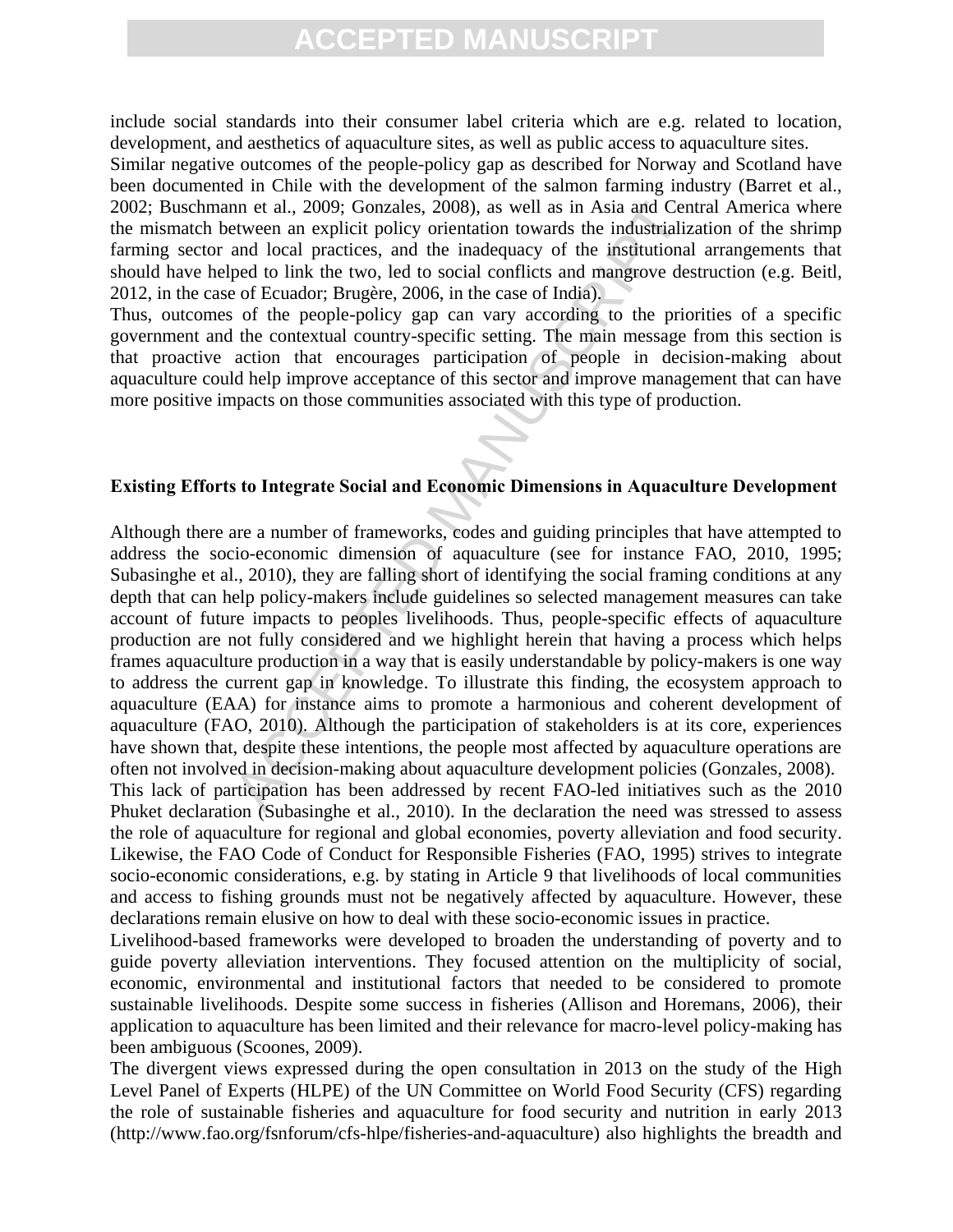controversial nature of the 'socio-economic dimensions' that need to be encompassed and addressed in policy making (FAO, 2012b). This diversity of opinion can lead to delays in decision-making and confusion over how best to integrate socio-economic data with ecological information. Thus frameworks can serve to outline what information is needed, why, who needs to be consulted and participate in the decision-making process.

Common to all of these efforts is that despite increased awareness of the need for integration among disciplines, sectors, and resource users, many researchers, experts, NGOs and policy makers continue to address issues related to the sustainability of aquaculture development from disciplinary perspectives in parallel. Co-ordination of interdisciplinary approaches and frameworks would support a more streamlined analysis of aquaculture development, and knowhow to achieve decision-making that actively involves participation of people. This is urgently needed if aquaculture is to realise its full potential in contributing to reducing global food insecurity among other policy outcomes.

#### **A framework to account for social, economic and ecological issues in aquaculture management and governance**

and participate in the decision-making process.<br>
of these efforts is that despite increased awareness of the ness, sectors, and resource users, many researchers, experts, et to address issues related to the sustainability To bridge the people-policy gap, a central challenge identified from our research is how to comprehensively account for varied socio-cultural, economic, governance and ecological settings encountered in aquaculture development sites. A wide range of data and tools have been obtained and developed to achieve sustainability objectives in aquaculture. Less progress has been made towards utilizing this to influence and implement practical management decisions. This is largely due to the fact that approaches to capture the complexity of the linkages between aquaculture operations and their economic, social, institutional and natural environment are rare. An analytical framework for aquaculture is needed to consistently account for contextual socioeconomic issues in management, policy, and governance. To address these needs and to bridge the people-policy gap we have identified, we propose a framework for an integrated assessment of the various dimensions of aquaculture (Figure 2). This is in line with the recommendations made by the FAO expert consultation on the assessment of socio-economic impacts of aquaculture held in 2008 (FAO, 2008c).

Our point of entry is the assessment of the framing conditions for aquaculture. These framing conditions constitute the "*rules of the game*" for the specific ecosystem, e.g., freshwater or marine, which explicitly includes theories building on new institutional economics (e.g. North, 1991). They are driving those activities that influence how aquaculture activities are managed and include: policies, laws and standards; macro-economic context; political context; customary rules and systems; stakeholders; knowledge and attitudes; technology; power; markets; and ownership. Ownership includes all aspects of property rights, i.e. the right to use the good, the right to earn income from the good, the right to transfer the good, the right to transform the good and the right to enforce property rights.

Access, particularly as it relates to knowledge, technology, and markets, is also an important element of the framing conditions. In these contexts, access is also related to power and ownership in the aquaculture scenario. Many socio-economic variables related to aquaculture can be "broken down" into a complex series of "second-tier variables" (e.g. Ostrom et al., 2007) which are interrelated across different spatial and temporal scales.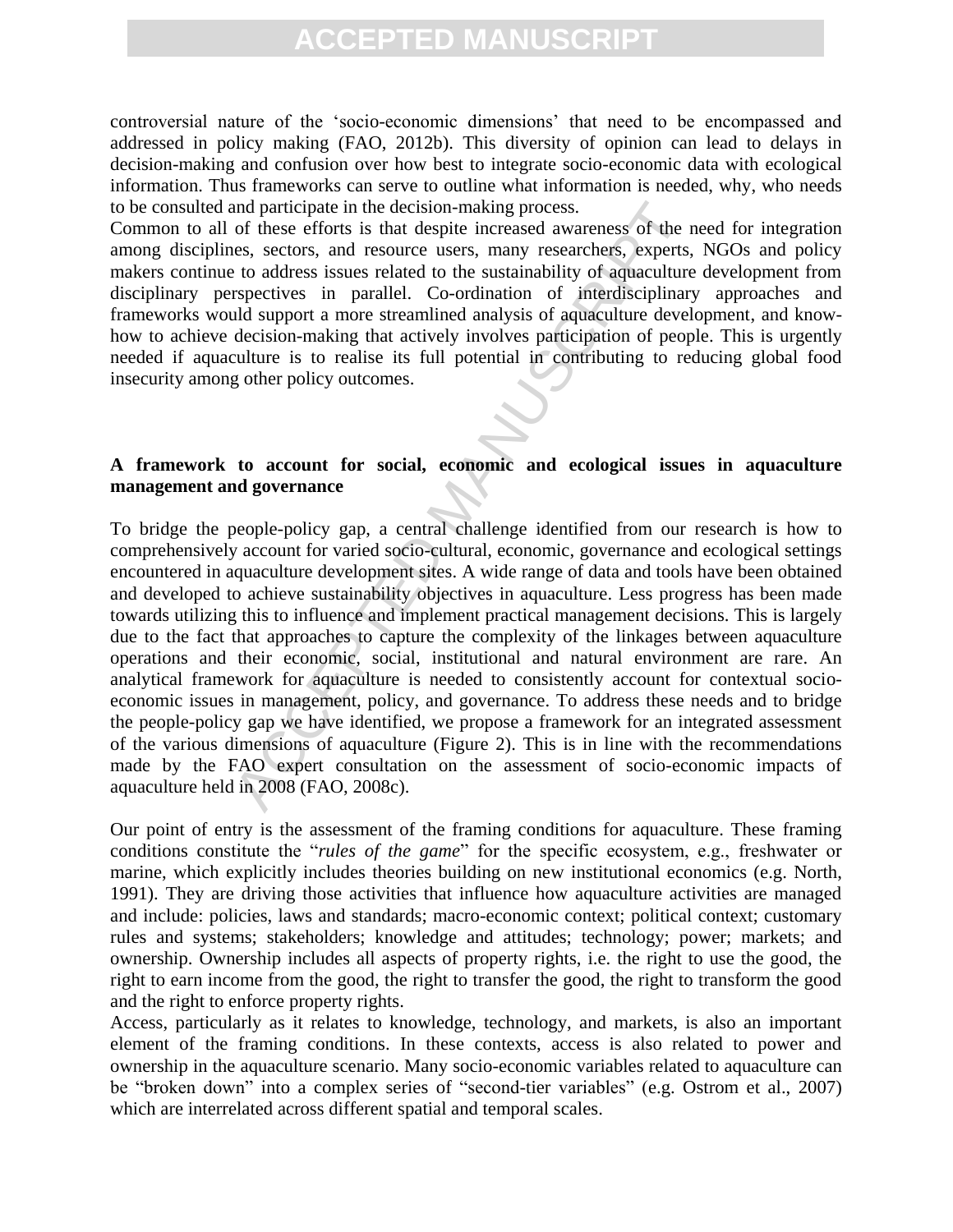that environmental preconditions (space, habitats, state, and procesystems, to name a few) will also influence aquaculture described for the system that influence, or drive, aquaculture operations acity to implement those For example, employment is more than just the number of people employed. It can be directly or indirectly related to, among others, improvements in quality of life, immigration, demographics, and consumption of natural resources (for a broad discussion of the impact of jobs on society compare World Bank 2012). Although we do not specifically focus on these here, it is important to acknowledge that environmental preconditions (space, habitats, state, and protection measures for maintaining ecosystems, to name a few) will also influence aquaculture development. Hence, within our proposed analytical framework, the assessment of framing conditions highlights the characteristics of the system that influence, or drive, aquaculture operations whilst taking into account the capacity to implement those actions. It thus recognizes and reflects the distinct role aquaculture holds in the food production sector, namely that it, in a multi-level manner, requires, as well as affects, people with positive and negative outcomes in each of the aquaculture process steps involved.

The framework presented in Fig. 2 has four main steps. Being cyclical and iterative, it supports an adaptive management approach which encapsulates short-term or long-term effects on the framing conditions and/or the variables identified in the assessment. The framework is rooted in the notion that any aquaculture production is embedded in a social-ecological system context.

#### Figure 2 a and b here

A participative approach where stakeholders are given the option to be involved in the decisionmaking process is integral to all stages of this aquaculture governance framework. Although it is clear that scientists will play an active role in the scoping and assessment stages of the framework, while decision-makers are mostly involved in the final stage, iterative communication between all is critical throughout the process to ensure the effective integration of science with "people" in the decision-making context is continually renewed.

#### *Step 1: Assessment and design of framing conditions, stakes and issues*

In this first step the assessment and definition of the framing conditions necessary is gathered on different dimensions for correctly defining the main issues relevant for a particular aquaculture context. This includes also the policy objectives that society can potentially consider, and management options to be implemented for reaching specific objectives. The first step should also include a critical assessment of the underlying assumptions of aquaculture, such as stated aims of poverty alleviation and alternative livelihood development. Misplaced assumptions about the socio-economic outcomes of e.g. mariculture implementation or the role and interests of the state may lead to unintended outcomes and deepen, or serve to create, dependencies and power inequalities (e.g., Sievanen et al., 2005; Davis and Ruddle, 2013).

Stakeholders participate to build the main issue and the policy options. For instance, using "direct employment" as a second-tier variable, the "willingness and capacity to engage in aquaculture" can be analysed under different scenarios. This directly shapes the input variable, i.e. "number of people employed" in Step 2. Thus, building on a systematic identification of framing conditions of aquaculture in the scoping stage, key stakeholders identified will play a critical role in shaping, informing and implementing the process. By this approach an appropriate identification of data required for a given aquaculture setting is possible.

#### *Step 2: Analysis of core processes into the aquaculture sector sub-system*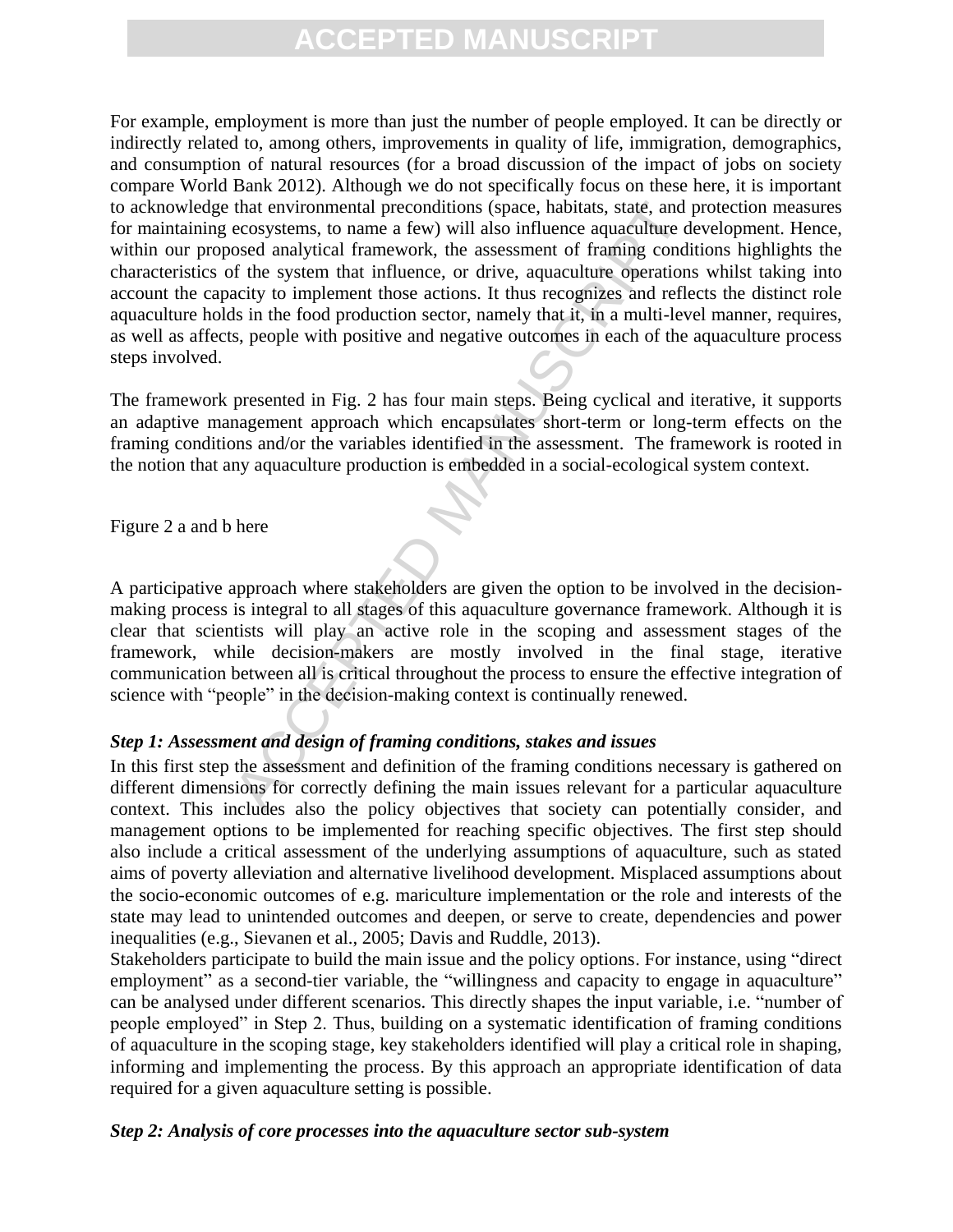The second step deals with the analysis of the core processes which enables comprehension of how the particular aquaculture system functions. This step requires multidisciplinary and collective expertise to correctly interpret the economic, social and ecological properties, relationships, and feedbacks related to the issues in question. Actions and decisions can be linked with the business level. Here the input of resources is transformed into outputs of the aquaculture unit. Inputs and outputs can have direct and indirect impacts on different spatial scales (local, regional and global) as well as on the other different dimensions of the system. These social, economic and ecological dimensions can be taken into account with respect to different stakeholders as well.

s level. Here the input of resources is transformed into outputs<br>outputs can have direct and indirect impacts on different sinces<br>bad) as well as on the other different dimensions of the syecological dimensions can be take Drawing on the example of "direct employment", several output variables can be generated. Mostly they pertain to capital economy, however non-cash economy oriented forms of aquaculture for subsistence and barter may hold important local functions. Thus, within the social domain, output variables entail e.g. "proportion of local population employed" (having a localscale dimension), "change in crime rate" (local-scale effect), and "demographic dimension of employment" (ranging from local to national level), or more non-cash variables such as ‗food/nutritional security increased', ‗more constant protein supply achieved' (local to regional scale effects). In the economic domain, the output variable of "direct employment" would encompass e.g. "change in purchasing power" (local to regional scale) or "salary of worker" (local scale). Within the ecological dimension, one output variable under this topic would relate to "changes in demand for wild resources" (local- to global-scale dimension).

As shown by the example, scale hereby is not viewed as a dimension that can be pre-determined, but rather as a dynamic characteristic which will be defined by the aquaculture scenario and key variables identified in the assessment stage. Stakeholders participate in the calibration appraisal of the framework. This integration allows consideration of new points, issues and shared visions, since participants better understand how they interact (via a model that aids visualization of the many different aspects) with other stakeholders (see example in Cugier et al., 2010).

#### *Step 3: Appraisal and integrated assessment*

In the third step, the outcomes of the aquaculture core activities are assessed, supported by expertise, e.g., analytical retrospective, modelling and sustainability indicators. Especially for the latter, stakeholders can contribute to build indicators according to stakeholder priorities, which reflect their situated knowledge and localized central issues of the respective aquaculture system. Such indicators can vary much across geographic, cultural and social dimensions as well as scales from global to local.

Differences between countries and heterogeneity within them constrain the adaptation and wide use of national-level indicators. For this reason, an emphasis on the development of village- or local-level indicators has occurred during recent years (e.g., Fontalvo-Herazo et al., 2007). This consists of the selection of indicators which best match the context, and is a central item in this step of the framework.

#### *Step 4: Implementation*

Lastly, the fourth step involves the implementation of management interventions which can modify the framing conditions via feedbacks. For example, this may involve in the context of a cash-economy orientation of production, the implementation of new rules or the conditioning of stakeholders' behaviour with appropriate economic or social mechanisms, like incentives and sanctions. These feedback effects can generate contextual and suitable dynamics within the system on different scale levels. Hereby stakeholders can participate in deciding which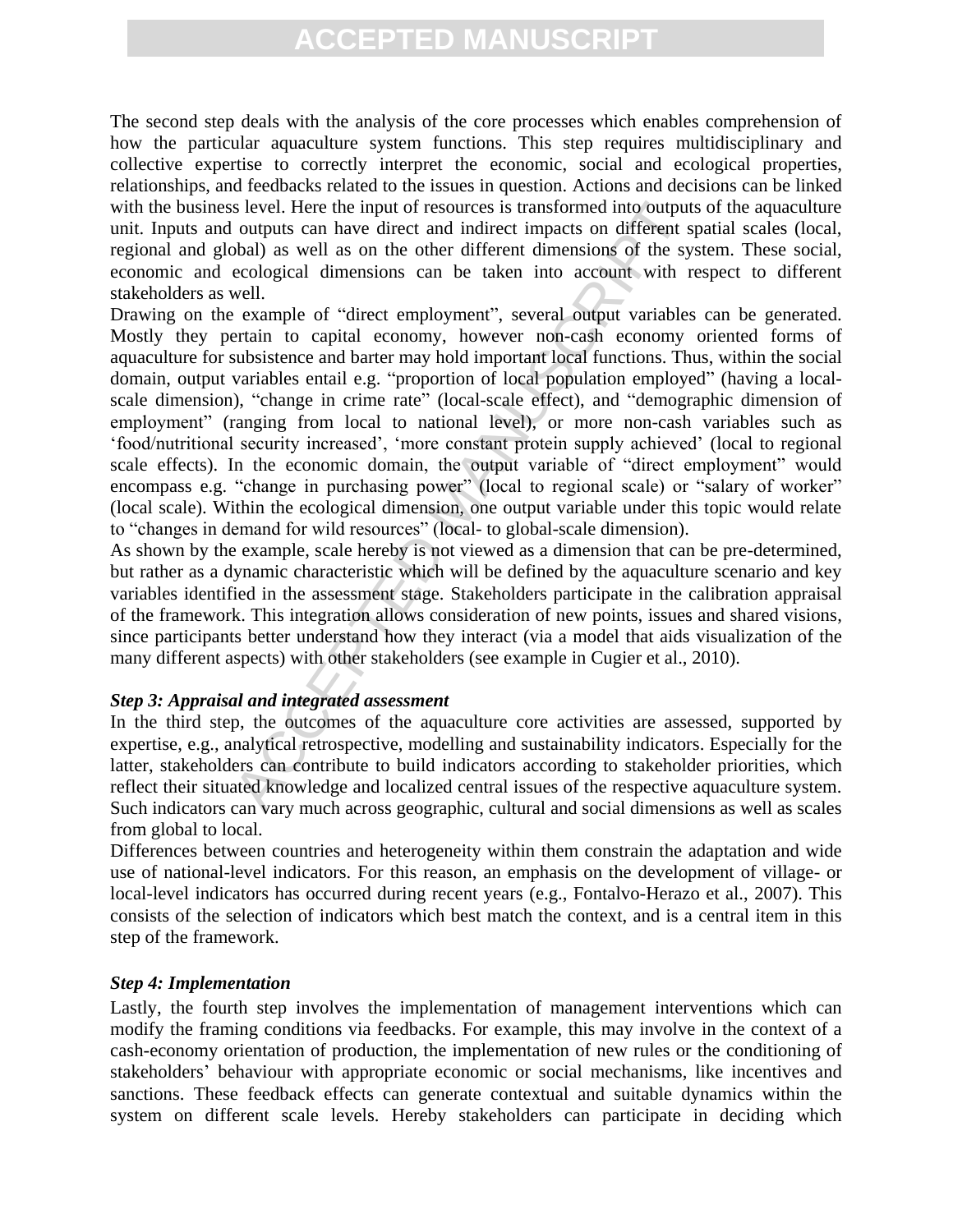management processes are most appropriate for the specific case. Feedbacks among ecosystem services and human well-being become stronger and more complex (Carpenter et al., 2009). Therefore in the implementation stage it is crucial to consider the full ensemble of processes and feedbacks, for a range of biophysical and social systems, to better understand and manage the dynamics of the relationship between humans and the marine ecosystems on which they rely. Although these policies and practices are not widely adopted at present, some offer the prospect of a better path and optimization through the ongoing transitions.

However, transaction costs have to be taken into consideration for the analysis of the system but in particular also for proposed changes.

#### **Bridging the People-Policy Gap: a discussion**

relationship between humans and the marine ecosystems on charge is and practices are not widely adopted at present, some and optimization through the magoing transitions.<br>
Exponsion costs have to be taken into consideratio The analytical approach adopted for the framework was developed based on examination of peerreviewed literature and expert opinion by the authors. The latter incorporated experience in social, economic, ecological, technological, institutional, management and policy-making relevant to aquaculture development at multi-levels of governance (individual, local, national, regional and international) from different parts of the world including Europe, Western Indian Ocean and South East Asia. Much of this experience is unpublished and this framework illustrates the outcomes through the first opportunity for experts to share and integrate their knowledge in a way that can be helpful to policy-makers. Inevitably, our theoretical analysis has led us to examine institutional and political processes primarily at the central level of our concerted efforts. This is of course not to suggest that a lack of economic and ecological data within this analysis can be omitted. However, our approach suggests that national level political and institutional processes strongly structure decision making at that level and are necessary to understand if the goal is to explain the social outcomes of aquaculture production.

Therefore, the above framework aims to promote the understanding that aquaculture operations are social-ecological systems acting under specific economic conditions. That said, we are aware that in reality, the interplay between participation, policy and politics more often than not are dynamic and thus difficult to fully capture at any one time The reality is that different groups act to promote their interests, regardless of any type of participatory processes – different government department, local elites, industry members, NGOs, not to mention affected people in this orchestra. Indeed, these systems are complex and adaptive, with social and biophysical agents interacting at multiple temporal and spatial scales (Janssen and Ostrom, 2006). This has stimulated researchers of many disciplines to look for new ways of understanding and responding to changes and drivers in both the systems and their interactions (Zurek and Henrichs, 2007). Both the social origins of unsustainable ecosystem management and the social repercussions of environmental management are central to these approaches.

This view has been reflected in the ecosystem approach to aquaculture development, which promotes the integration of the social, economic and ecologic dimensions as the bases of sustainability (Costa-Pierce, 2010). As in integrated management planning, this integration is supported by dynamic iterative processes occurring in various phases from the preliminary stages through to policy implementation (Henocque and Denis, 2001; Salm et al., 2000). The proposed aquaculture governance framework mirrors this integration and dynamics. The framework is designed to make the best use of existing data, expert opinion and scientific tools for decisionmaking. It is applicable to multiple spatial scales, ranging from individual farms to addressing global impacts. It supports implementation of an integrated approach in practice thus could be generalizable for different aquaculture production types in various ecosystems.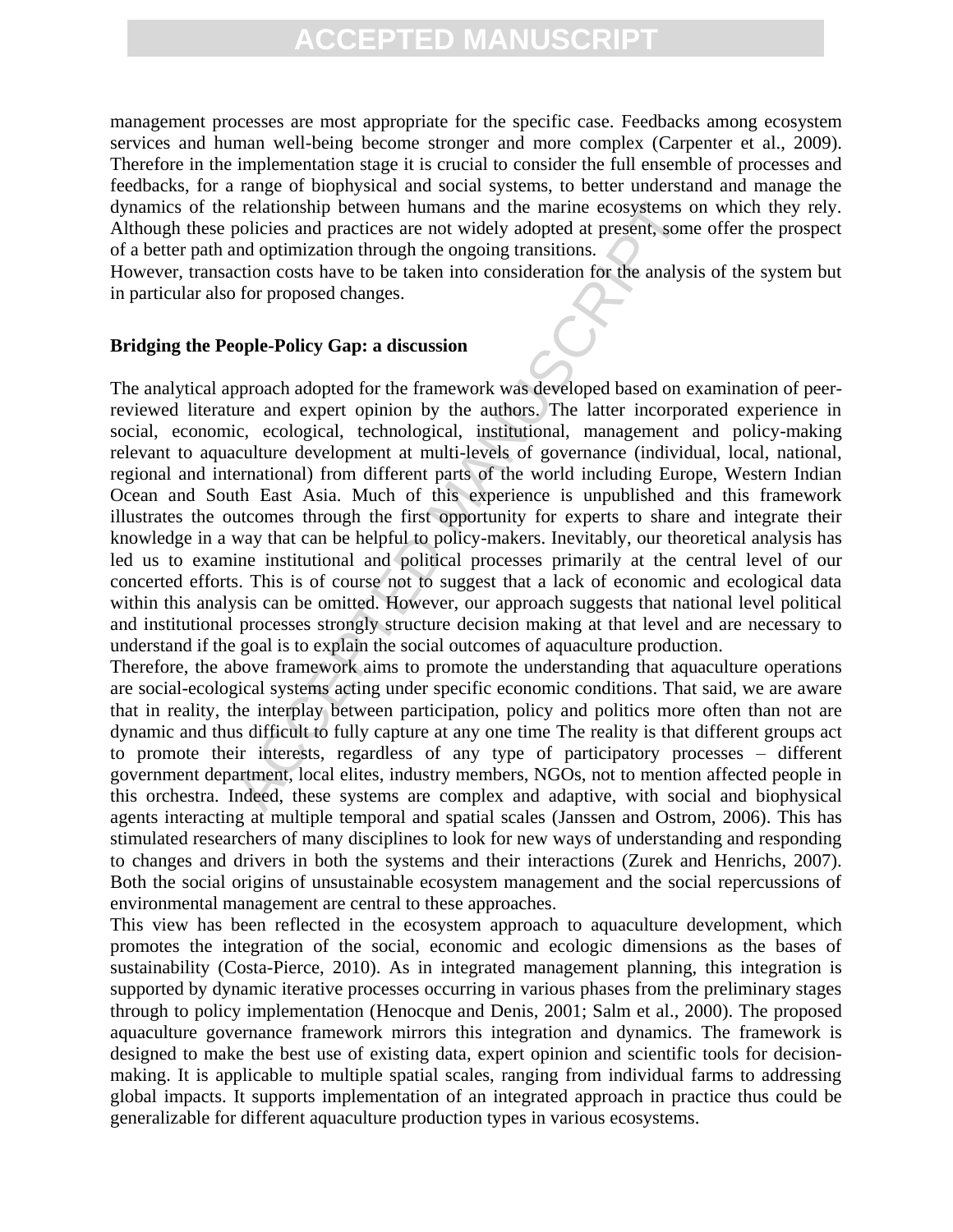growing unitarial memberican manupulations. These and consequent practices determining how the marine resources were use the socio-economic context can lead to negative consequence summacted by aquaculture production. Howe The framework thus is a first step towards a more holistic view of the aquaculture industry targeting policy-makers initially as a guideline to help them identify what information is needed when developing policy that can support practical and implementable management options. So far, the bias towards applying principles of scientifically-based aquaculture studies might justify certain management practices determining how the marine resources were used. Yet doing so in the absence of the socio-economic context can lead to negative consequences on people directly and indirectly impacted by aquaculture production. However, difficulties arise in justifying procedures concerning who profits from marine resource exploitation. The latter is a largely social and political matter, not a direct ecological concern. However if this is done with poor governance, for example, a lack of transparency and accountability then resultant distrust among people can impact the success of an aquaculture value chain. Yet, the rules of aquaculture that evolved over the past decades, based on notions of 'managing' marine resources for aquaculture practices, were almost all oriented toward determining who could gain access to a certain marine area and how much they would be taxed (see example of salmon tax practices in Norway, Isaksen and Mikkelsen 2012).

More recently, greater stress has been placed on local participation, and design of elaborate plans for managing aquaculture. These plans simultaneously spell out the use rights of local populations and new labour obligations if they exercise these rights. We found that, similar to the observations on forestry management by Ribot et al., 2006, the principles behind management plans cannot be supported by ecological science alone (Davis and Ruddle, 2012). Indeed, Ribot (2001) showed that one might expect that 'participatory' forestry programs would take greater account of problems experienced by local populations. However, he showed in the case of forestry that user 'rights' of rural populations are privileges that can be taken away at any time, if commercial interests choose to expand their operations. Thus, this is an example of poor governance and a lack of participation by people in the decision-making process.

Thus, a central aspect of equity, enfranchisement and citizenship is access to commercial opportunities, not just subsistence privileges (Ribot, 2001). Current efforts to include people in the aquaculture production chain must therefore also dismantle the separation between commercial and subsistence motives. Otherwise they run the risk of strengthening the rich-poor, or rural-urban- and central- marginal, intensive-extensive divides that participatory approaches have aimed to address. An important component of this is to understand the role aquaculture plays in subsistence versus income generation which will influence peoples' behavior towards aquaculture development and which can best be fully understood through the undertaking of comprehensive socio-economic baseline field studies.

Hence, socially-sound aquaculture development relies on the understanding of two fundamental aspects: (A) the conditions that aquaculture operates under and (B) the mechanisms and channels by which aquaculture affects the social fabric. The latter term encapsulates the social contextspecific setting in a particular ecosystem with its respective people and their attributes, e.g. knowledge holders, right holders, access to power holders, gender and institutions, among others. These framing conditions influence how aquaculture is likely to develop and how certain impacts are likely to occur. Amongst the framing conditions, we note that the systematic description of the social and cultural elements relevant to sustainable aquaculture development is still in its infancy.

The lack of functioning systems for description of various social dimensions for sustainable management has surfaced prominently in the current debate on new forms of marine spatial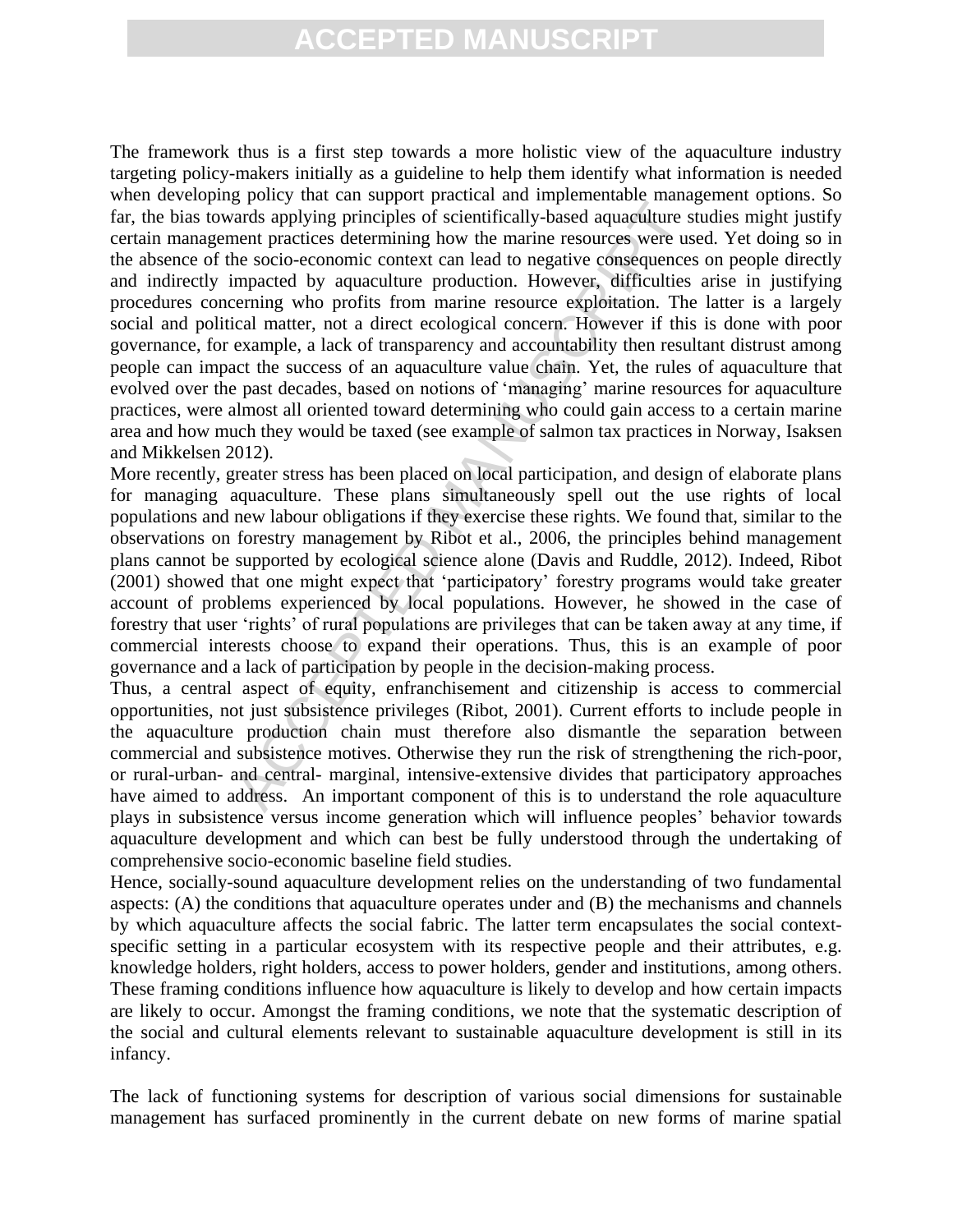planning. Although international maritime policies (e.g. Canadian Oceans Act, the EU Water Framework and Marine Strategy Directives, to name but a few) include components like: 1) a knowledge-based approach for decision making, and 2) an ecosystem-based approach for integrative management, the approaches are mostly environmentally-orientated, and poorly recognize the social functions of nature and its natural resources. Making nature a commodity remains a moral problem even in a market-driven economy (McCay, 1998). Questions on who decides what and when as well as ownership issues remain unanswered yet have important implications for natural resource user behaviour. For instance for the latter, the large-scale aquaculture developments in Norway have triggered a debate on who decides on the future of the sea and what criteria are used to take such decisions. How to prioritise different stakeholders' views and concerns in aquaculture policy development is unclear. The framework presented herein offers a solution and way forward to governments around the world on what information is required and linkages that need to be considered as part of decision-making.

ocial functions of nature and its natural resources. Making n problem even in a market-driven economy (MCCay, 1998).<br>I not when as well as ownership issues remain unanswered  $\gamma$  and when as well as ownership issues remain Unresolved issues of which stakeholders are involved in the consent procedure, their role and their relative influence is also crucial to resolve for bridging the people-policy gap. These findings are underlined by the experiences made with shellfish cultivation in several places within the regional scope of the Northeast Atlantic of the International Council for the Exploration of the Sea (ICES) member countries (see also recent ICES reports of the WGMASC, WGAQUA and SGSA). Social dimensions in aquaculture operations can be difficult to capture, e.g. emotional ownership of the sea/coastal area by local residents/stakeholders and the social and cultural values that drive this ownership. However, the identification and recognition of stakeholders and their supporting values are not included in the decision-making process (ICES, 2011). Furthermore, keeping all stakeholders in agreement— leading to the "contracting costs" (the cost, not necessarily in money, of getting a group of people to agree on an issue) that make it so difficult to enact major institutional change that affects natural resources and their use (McCay, 1998).

The application of the presented analytical framework is a way for policy-makers and stakeholders to visualize the complex sets of information, and thus support a more advanced understanding of the role people play in the overall design, development, operation and outcome of aquaculture operations. The identification and monitoring of feedbacks between planning and policy procedures and social outcomes throughout the aquaculture development process is a timely endeavour and high on political agendas worldwide given the interest in aquaculture for contributing to achieve food security, income and livelihoods.

#### **Recommendations for bridging the people-policy gap**

The people-policy gap can lead to a disconnect between flows of benefits and intended beneficiaries, uneven distribution and generation of ecosystem services at multiple scales, and detrimental effects on health and food security, all of which can have negative repercussions on human communities and ecosystems. These, in turn, affect the overall sustainability of aquaculture development. To avoid this, particular attention is needed with respect to:

 **Equal consideration of ecological, social and economic issues in aquaculture policymaking that supports management choices that are practical and implementable.**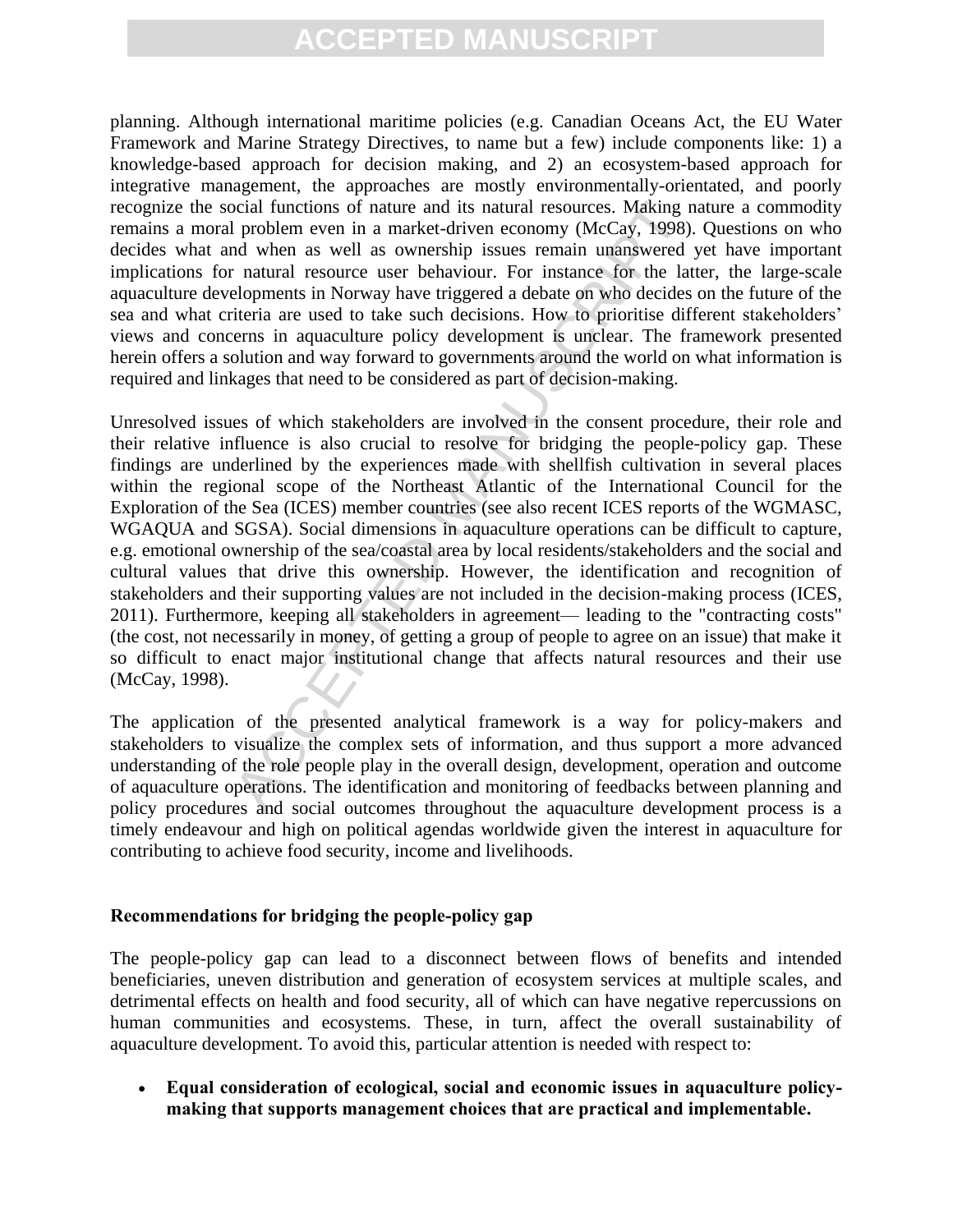- **Pre-emptive identification of likely social impacts of aquaculture operations (using appropriate system boundaries) before any attempts are made to introduce aquaculture so that proactive steps can be taken to avoid negative consequences to the environment, people, their livelihoods and associated businesses.**
- **Integration of people- and context-specific social framing conditions into planning and policy review so that resultant management measures are more likely to add value to a particular socio-economic and ecosystem.**
- **Addressing the social disconnect between global consumption and production via stakeholder participation and continuous transdisciplinary dialogues.**
- **Encouragement of creative combinations of theories and methods widely applicable to assess and interpret the social dimensions of aquaculture in multiple contexts.**

#### **Conclusions**

ion of people- and context-specific social framing conditive review so that resultant management measures are n<br>a particular socio-economic and ecosystem.<br>Ing the social disconnect between global consumption and<br>der partic Major drawbacks to the further sustainable expansion of the aquaculture sector that need to be overcome include disciplinary and sectoral barriers which are complex (conceptually as well as logistically), costly, and time-consuming. However, the continued pursuit of individual lines of investigation is likely to fail to bring about the benefits associated with the integrated approach developed herein and that the framework helps to visualise. Many aquaculture developments can be outright social failures due to a lack of effective stakeholder participation and/or understanding of how people's activities influence ecosystems which if understood could for example address negative concerns like poaching. Equally noteworthy is aquaculture can have negative impacts on economic and environmental characteristics of an ecosystem thus taking account of these different dimensions and linking to others such as political and governance factors can be advantageous in development of context-appropriate management.

The application of the analytical framework presented will enable a more informed understanding and assessment of the multiple dimensions related to aquaculture development, implementation and operation. Steps to increase understanding of this complexity will enable bridging of the people-policy gap and lay the foundations for sustainable aquaculture development to continue and to fulfil its important role worldwide in decades to come. This novel framework could act as the catalyst required to start the 'policy revolution' through including people in decision-making about aquaculture development and thus closing the current people-policy gap and enabling aquaculture to help reduce the global societal issues of food insecurity.

#### **Acknowledgements**

This paper is based on extensive discussions at the regular meetings of the International Council for the Exploration of the Sea (ICES) Study Group on Socio-Economic Dimensions of Aquaculture over the last three years. We thank Michael Vakily and Willy Versluys for granting the permission to use their photographs and the helpful comments of an anonymous reviewer on an earlier version of this paper.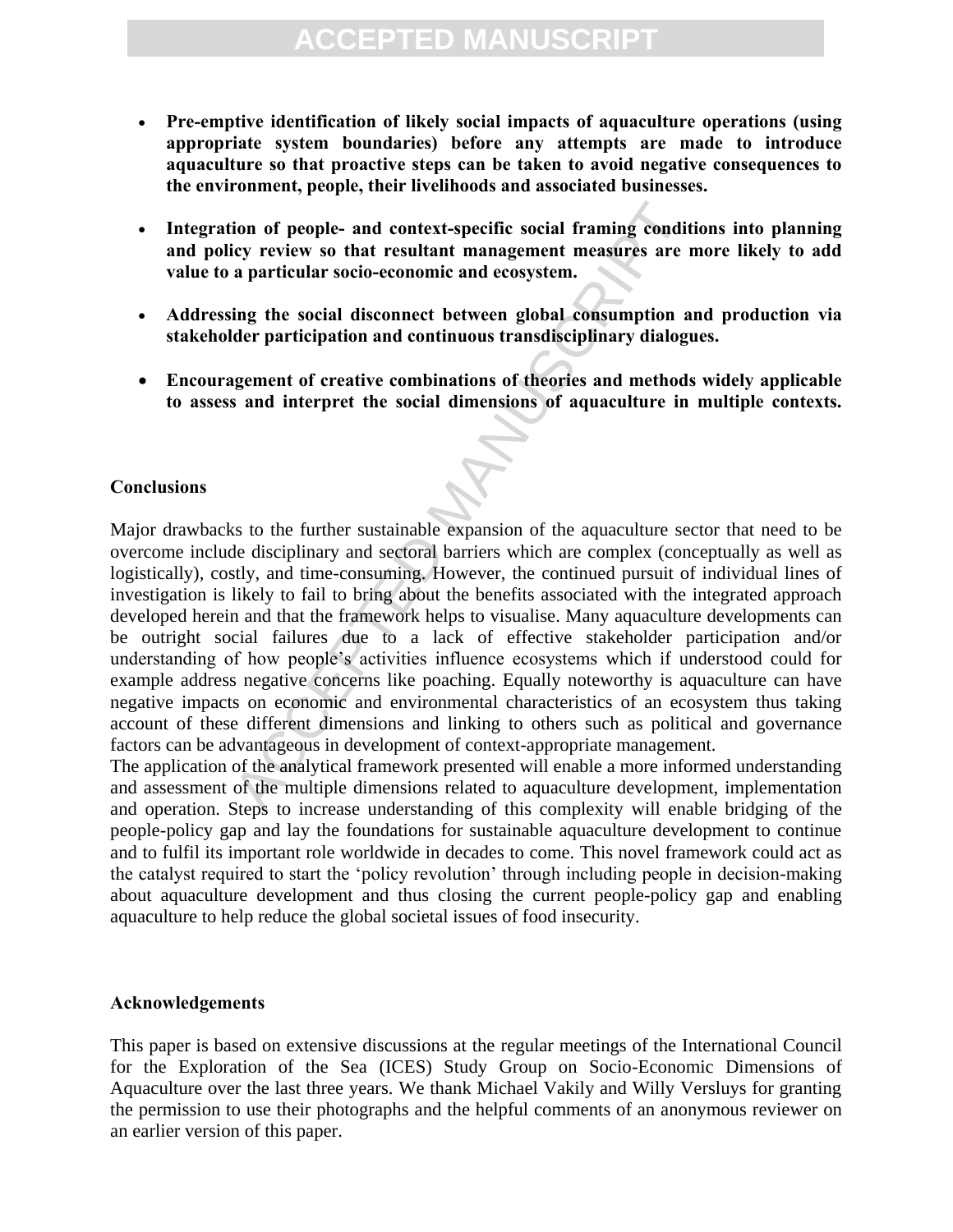#### **References**

Adduci, M., 2009. Neoliberal Wave Rocks Chilika Lake, India: Conflict over Intensive Aquaculture from a Class Perspective. J. Agri. Change. 6, 484-511.

Ahmed, M., Lorica, M., 2002. Improving developing country food security through aquaculture development – Lessons from Asia. Food Policy 27, 125-141.

Allison, E.H., Horemans, B., 2006. Putting the principles of the Sustainable Livelihoods Approach into fisheries development policy and practice. Mar. Policy. 30, 757-766.

Badjeck, M.-C., Perry, A., Renn, S., Brown, D. & Poulain, F. 2013. The vulnerability of fishingdependent economies to disasters. FAO Fisheries and Aquaculture Circular No. 1081. Rome, FAO. pp.19.

009. Neoliberal Wave Rocks Chilika Lake, India: Confl<br>
m a Class Perspective. J. Agri. Change. 6, 484-511.<br>
rica, M., 2002. Improving developing country food security t<br>
ressons from Asia. Food Policy 27, 125-141.<br>
Horeman Barret, G., Caniggia, M., Read, L., 2002. "There are More Vets than Doctors in Chile": Social and Community Impact of the Globalization of Aquaculture in Chile. World Development. 30(11), 1951-1965.

Barton, J.R., Fløysand, A., 2010. The political ecology of Chilean salmon aquaculture, 1982- 2010: A trajectory from economic development to global sustainability. Global Environmental Change. 20, 739-752.

Beitl, C.M., 2012. Shifting policies, access, and the tragedy of enclosures in Ecuadorian mangrove fisheries: towards a political ecology of the commons. University of Georgia, USA.

Belton, B., Bush, S.R., 2014. Beyond net deficits: new priorities for an aquacultural geography. The Geographical Journal. 180(1), 3-14.

Belton, B., Haque, M.M., Little, D.C., Sinh, L.X., 2011. Certifying catfish in Vietnam and Bangladesh: Who will make the grade and will it matter? Food Policy 36, 289-299.

Belton, B., Little, D.C., 2011. Immanent and Interventionist Inland Asian Aquaculture Development and its Outcomes. Dev. Policy Rev. 29, 459-484.

Belton, B., Little, D.C., 2008. The Development of Aquaculture in Central Thailand: Domestic Demand versus Export-Led Production. Journal of Agrarian Change. 8 (1), 123-143.

Béné, C., Hersoug, B., Allison, E.H., 2010. Not by Rent Alone: Analysing the Pro-Poor Functions of Small-Scale Fisheries in Developing Countries. Development Policy Review. 28(3), 325-358.

Béné, C., 2005. The Good, the Bad and the Ugly: Discourse, Policy Controversies and the Role of Science in the Politics of Shrimp Farming Development. Dev. Policy Rev. 23, 585-614.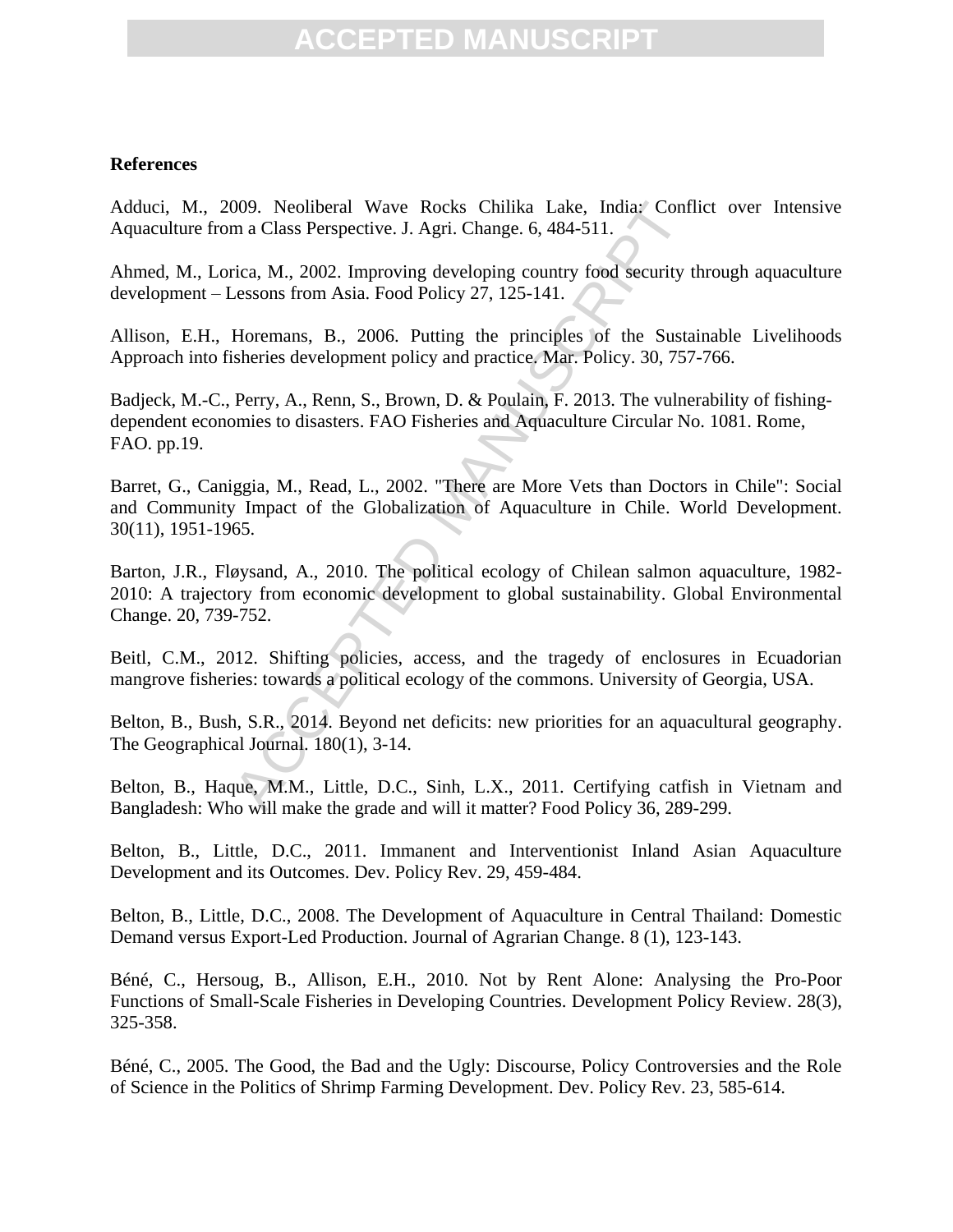Beveridge, M.C.M., Thilsted, S.H., Phillips, M., Metian, M., Troell, M., Hall, S. J., 2013. Meeting the food and nutrition needs of the poor: the role of fish and the opportunities and challenges emerging from the rise of aquaculture. Journal of Fish Biology, 83(4), 1067-1084.

Beveridge, M.C.M., Little, D.C., 2002. The History of Aquaculture in Traditional Societies, in: Costa-Pierce, B.A. (Ed.), *Ecological Aquaculture.* Blackwell Science Ltd, pp. 3-29.

Bradshaw, G.A., Borchers, J.G., 2000. Uncertainty as information: narrowing the science-policy gap. Conservation Ecology. 4(1), 7.

M., Little, D.C., 2002. The History of Aquaculture in Tradicular, A. (Ed.), *Ecological Aquaculture*. Blackwell Science Ltd, pp.<br>
1. Borchers, J.G., 2000. Uncertainty as information: narrowing<br>
in Ecology. 4(1), 7.<br>
1.6. C Brugère, C., 2006. Can Integrated Coastal Management Solve Agriculture-Fisheries-Aquaculture Conflicts at the Land-Water Interface? A Perspective from New Institutional Economics, in: Huong, C.T., Tuong, T.P., Gowing, J.W., Hardy, B. (Eds.), Environment and Livelihoods in Coastal Tropical Zones: Managing Agriculture-Fishery-Aquaculture Conflicts. CABI, Oxon, pp. 258-273.

Brugère, C., Ridler, N., Haylor, G., Macfadyen, G., Hishamunda, N., 2010. Aquaculture planning: policy formulation and implementation for sustainable development. FAO Fisheries and Aquaculture Tech. Paper No. 542, Rome.

Buanes, A., Jentoft, S., Karlsen, G.R., Maurstad, A., Søreng, S., 2004. In whose interest? An exploratory analysis of stakeholders in Norwegian coastal zone planning. Ocean & Coastal Management. 47(5-6), 207-223.

Buchholz, C., Krause, G., Buck, B.H., 2012. Seaweed and Man, in: Wiencke, C., Bischof, K. (Eds.), Seaweed Biology: Novel Insights into Ecophysiology, Ecology and Utilization. Springer, Heidelberg, Berlin, pp. 471-493, p 509.

Buck, B.H., 2007. Experimental trials on the feasibility of offshore seed production of the mussel Mytilus edulis in the German Bight: Installation, technical requirements and environmental conditions. Helgoland Marine Research. 61, 87-101.

Bunting, S.W., 2004. Wastewater aquaculture: perpetuating vulnerability or opportunity to enhance poor livelihoods? Aquatic Resources, Culture and Development. 1, 51-75.

Buschmann, A.H., Cabello, F., Young, K., Carvajal, J., Varela, D.A., Henríquez, L., 2009. Salmon aquaculture and coastal ecosystem health in Chile: Analysis of regulations, environmental impacts and bioremediation systems. Ocean & Coastal Management. 52, 243-249.

Carpenter, S.R., Mooney, H.A., Agard, J., Capistrano, D., DeFries, R.S., Díaz, S., Dietz, T., Duraiappah, A.K., Oteng-Yeboah, A., Pereira, H.M., Perrings, C., Reid, W.V., Sarukhan, J., Scholes, R.J., Whyte, A., 2009. Science for managing ecosystem services: Beyond the Millennium Ecosystem Assessment. PNAS. 106(5), 1305–1312.

COM, 2013. 229 final: Strategic Guidelines for the sustainable development of EU aquaculture. COM, Brussels.

COM, 2001. 428 final: European Governance: a white paper. COM, Brussels.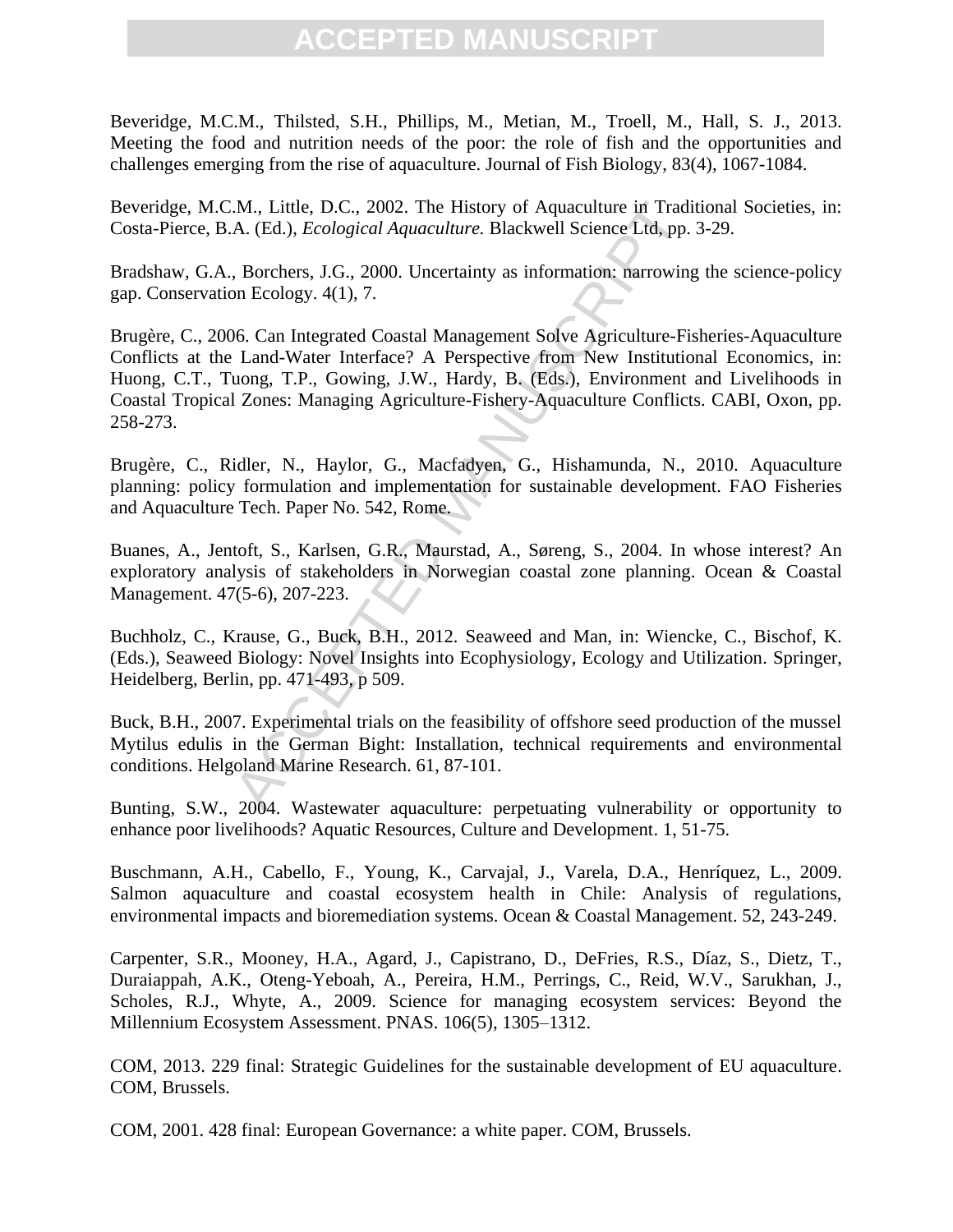Costa-Pierce, B., 2010. Sustainable ecological aquaculture systems: The need for a new social contract for aquaculture development. Mar. Tech. and Soc. J. 44, 1-25.

Cressey, D., 2009. Aquaculture: Future fish. Nature. 458, 398-400.

99. Aquaculture: Future fish. Nature. 458, 398-400.<br>
18ki, C., Grangere, K., Blanchard, M., Frangoudès, K., R.<br>
Mazurié, J., LeMao, P., Fontenelle, G., 2010. Impacts of en<br>
ractices on the Mont-St-Michel Bay ecosystem (Fra Cugier, P., Struski, C., Grangere, K., Blanchard, M., Frangoudès, K., Robin, T., Pérez, J., Mongruel, R., Mazurié, J., LeMao, P., Fontenelle, G., 2010. Impacts of environmental factors and shellfish practices on the Mont-St-Michel Bay ecosystem (France). A modelling study involving scientists, stakeholders and users of the bay, in: International Environmental Modelling and Software Society (iEMSs), International Congress on Environmental Modelling and Software, Ottawa, Canada.

Davis, A., Ruddle, K., 2012. Massaging the Misery: Recent Approaches to Fisheries Governance and the Betrayal of Small-Scale Fisheries. Hum. Organ. 71, 244-254.

Deb, A.K., 1998. Fake blue revolution, environmental and socio-economic impacts of shrimp culture in the coastal areas of Bangladesh Ocean and Coastal Management, 4, 63-88.

Deutsch, L., Troell, M., Limburg, K., Huitric, M., 2011. Global Trade of Fisheries Products: implications for marine ecosystems and their services, in: Köllner, T. (Ed.), Ecosystem Services and Global Trade of Natural Resources: Ecology, Economics and Policies. Routledge, London, p. 304.

Dürrenberger, G., Kastenholz, H., Behringer, J., 1999. Integrated assessment focus groups: Bridging the gap between science and policy? Science and Public Policy. 26(5), 341-349.

EJF (Environmental Justice Foundation), 2003. Risky Business: Vietnamese Shrimp Aquaculture-Impacts and Improvements. Environmental Justice Foundation, London, UK.

FAO, 2014. The state of world fisheries and aquaculture, 2014. Food & Agriculture Organization of the United Nations. Rome, Italy.

FAO, 2012a. The State of World Fisheries and Aquaculture 2012. FAO, Rome.

FAO, 2012b. Committee on World Food Security. FAO, Rome.

FAO, 2010. Aquaculture development: 4. Ecosystem approach to aquaculture. FAO Tech. Guidelines for Responsible Fisheries No. 5, Suppl. 4, Rome.

FAO, 2008a. Report of the Expert Consultation on Improving Planning and Policy Development in Aquaculture. FAO Fisheries Rep. No. 858, Rome.

FAO, 2008b. Expert Consultation on the Assessment of Socio-economic Impacts of Aquaculture. Report 861, Rome p. 53.

FAO, 2008c. Report of the Expert Consultation on the Assessment of socio-economic Impacts of Aquaculture. Fisheries Report No. 861, Ankara.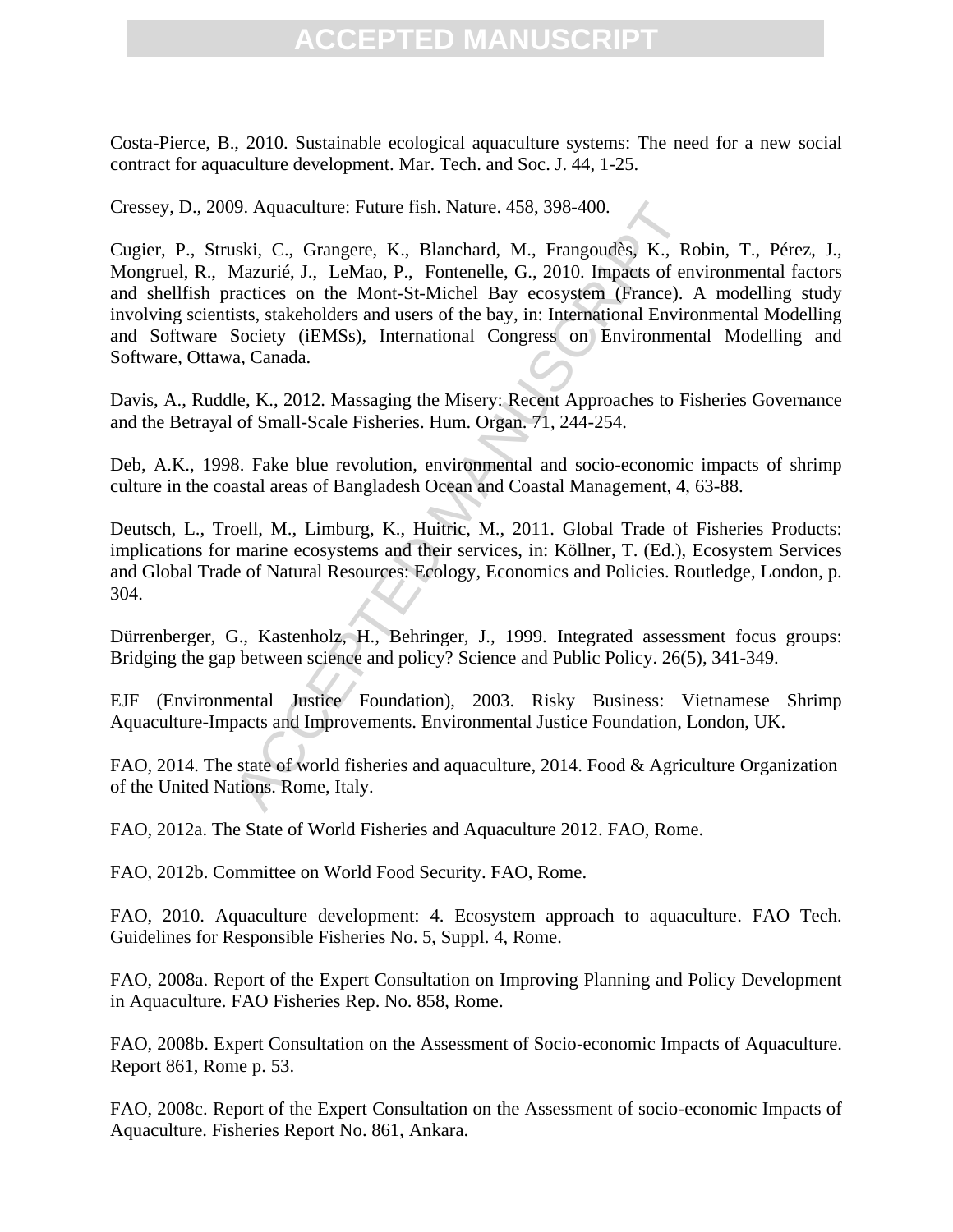FAO, 1995. Code of Conduct for Responsible Fisheries. FAO, Rome.

Fischhoff, B., 2012. Communicating Uncertainty Fulfilling the Duty to Inform. Issus in Science and Technology. 28(4), 63-70.

Fontalvo-Herazo, M.L., Glaser, M., Lobato-Ribeiro, A., 2007. A method for the participatory design of an indicator system as a tool for local coastal management. Ocean & Coastal Management. 50(10), 779-795.

2. 28(4), 63-70.<br>
2. 28(4), 63-70.<br>
2. M.L., Glaser, M., Lobato-Ribeiro, A., 2007. A method for<br>
Indicator system as a tool for local coastal management.<br>
1(10), 779-795.<br>
1a Torre-Castro, M., Lindström, L., Jiddawi, N.S., Fröcklin, S., de la Torre-Castro, M., Lindström, L., Jiddawi, N.S., Msuya, F.E. 2012. Seaweed mariculture as a development project in Zanzibar, East Africa: A price too high to pay? Aquacult. 356-357, 30-39.

Gay Wiber, M., Wilson, L. and Young, S., 2012. Impact of Aquaculture on Commercial Fisheries: Fishermen's Local Ecological Knowledge. Human Ecology 40(1), 29-40.

Georgakopoulos, G., Thomson, I., 2008. Risk, Risk Conflicts, Sub-politics and Social and Environmental Accounting and Accountability in Scottish Salmon Farming. Amsterdam Business School Research Institute, Netherlands, p. 41.

Gonzales, E., 2008. Chile's National Aquaculture Policy: missing elements for the sustainable development of aquaculture. Int. J. Environ. and Pollution. 33, 457-468.

Graffy, E.A., 2008. Meeting the Challenges of Policy-Relevant Science: Bridging Theory and Practice. Public Administration Review. 68(6), 1087-1100.

Hall, S.J., Delaporte, A., Phillips, M.J., Beveridge, M., O'Keefe, M., 2011. Blue Frontiers: Managing the environmental costs of aquaculture. The World Fish Center. Penang, Malaysia.

Henocque, Y., Denis, J., 2001. A methodological guide: steps and tools towards integrated coastal area management. IOC Manuals and Guides. 2(42), 65.

Hersoug, B., 2013. The Battle for Space – the Position of Norwegian Aquaculture in Integrated Coastal Zone Planning, in: Moksness, E., Dahl, E., Støttrup, J. (Eds.), Global Challenges in Integrated Coastal Zone Management. Wiley-Blackwell, Oxford, pp. 159-168.

Hersoug, B., Johnsen, J.P., 2012. Hvem skal bruke kystsonen. Universitetsforlaget, Oslo, Norway, pp. 13-18.

Hishamunda, N., Cai, J., Leung, PS., 2009. Commercial aquaculture and economic growth, poverty alleviation and food security. FAO Fisheries and Aquaculture Tech. Paper, no. 512, Rome.

HLPE, 2014. Sustainable fisheries and aquaculture for food security and nutrition. A report by the High Level Panel of Experts on Food Security and Nutrition of the Committee on World Food Security. Rome. pp.118.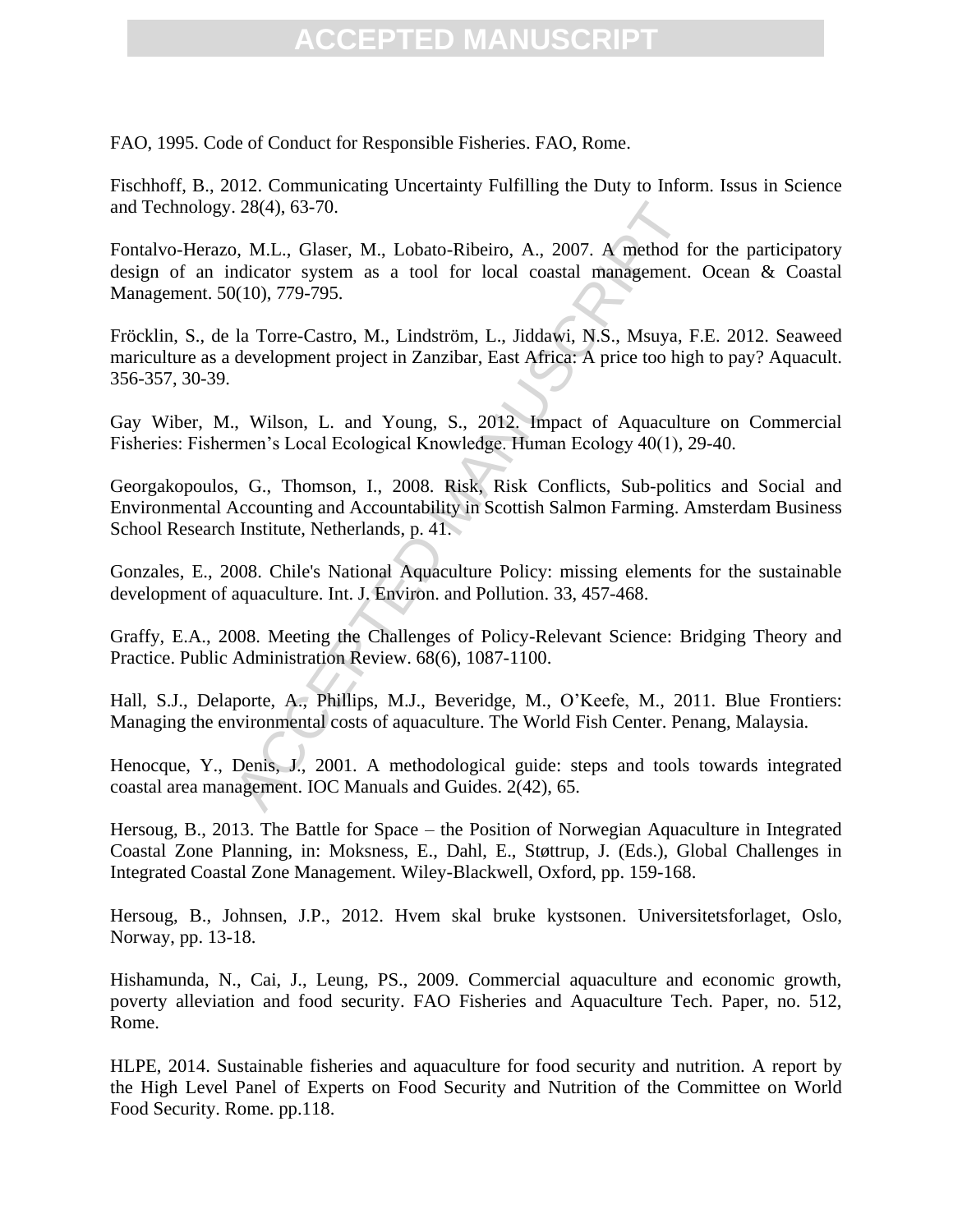Hopkins, T.S., Bailly, D., Støttrup, J.G., 2011. A systems approach framework for coastal zones. Ecology and Society. 16(4), 25.

Huemer, L., 2010. Corporate Social Responsibility and Multinational Corporation Identity: Norwegian Strategies in the Chilean Aquaculture Industry. Journal of Business Ethics. 91, 265- 277.

ICES, 2011. Report of the Study Group on Social Dimensions of Aquaculture (SGSA). ICES, Bremen.

Isaksen, J., Mikkelsen, E., 2012. Økonomer i kystsonen: Kan kunnskap om verdiskaping gi bedre arealforvaltning?, in: Hersoug, B., Johnsen, J.P. (Eds.), Kampen om plass på kysten. Interesser og utviklingstrekk i kystsoneplanleggingen. Universitetsforlaget, Oslo, pp. 159-178.

Islam, M.S. 2008. From pond to plate: towards a twin-driven commodity chain in Bangladesh shrimp aquaculture. Food Policy. 33 (2008), pp. 209-223.

Janssen, M.A., Ostrom, E., 2006. Governing Social-Ecological Systems. Handbook of Computational Economics. 2, 1465-1509.

tegies in the Chilean Aquaculture Industry. Journal of Busine<br>port of the Study Group on Social Dimensions of Aquaculti<br>port of the Study Group on Social Dimensions of Aquaculti<br>xelsen, E., 2012. Økonomer i kystsonen: Kan Jentoft, S., Chuenpagdee, R., 2013. Concerns and Problems in Fisheries and Aquaculture – Exploring Governability, in: Bavinck, M., Chuenpagdee, R., Jentoft, S., Kooiman, J. (Eds.), Governability of Fisheries and Aquaculture. Springer, Netherlands, pp. 33-44.

Jones, S.A., Fischhoff, B., Lach, D., 1999. Evaluating the science-policy interface for climate change research. Climate change. 43, 581-599.

Jordan, A., 2008. The governance of sustainable development: taking stock and looking forwards. Environment and Planning C: Government and Policy. 26, 17-33.

Joyce, A.L., Satterfield, T.A., 2010. Shellfish aquaculture and First Nations` sovereignty: The quest for sustainable development in contested sea space. Natural Resources Forum. 34, 106-123.

Kaiser, M., Stead, S.M., 2002. Uncertainties & values European aquaculture: communication, management & policy issues in times of changing public perceptions. Aquaculture International. 10, 469-490.

Lan, 2013. Social and ecological challenges of market-oriented shrimp farming in Vietnam. SpringerPlus 2013 2:675.

Little, D.C., Bush, S.R., Belton, B., Phuong, N.T., Young, J.A., Murray, F.J., 2012. Whitefish wars: Pangasius, politics and consumer confusion in Europe. Mar. Pol. 36, 738-745.

Lubchenco, J., 1998. Entering the Century of the Environment: A New Social Contract for Science. Science. 279(5350), 491-497.

McCay, B., 1998. Oyster Wars and the Public Trust: Property, Law, and Ecology in New Jersey History. Univ. Arizona Press, Tucson.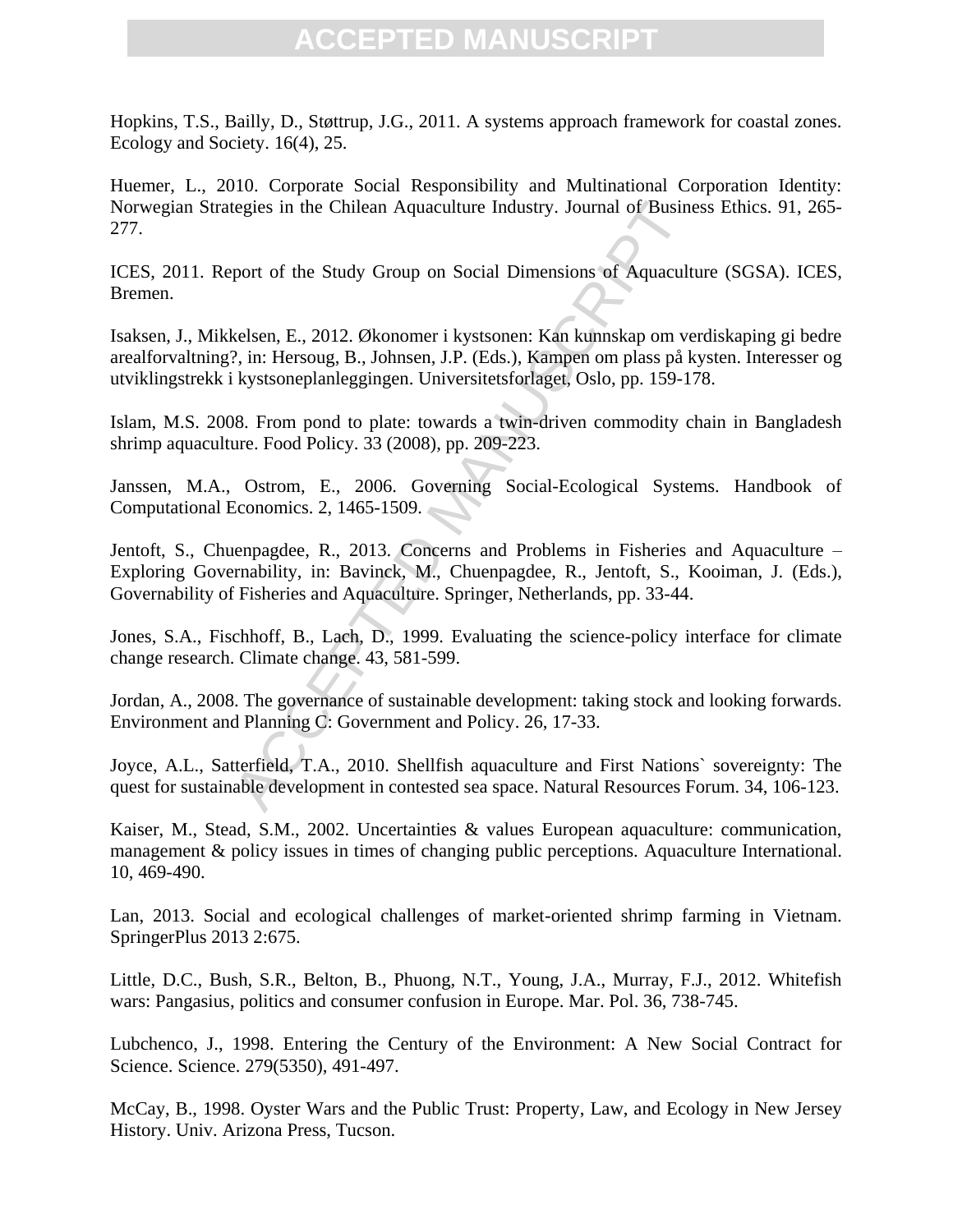MacNeil, M.A., Graham, N.A.J., Cinner, J.E., Dulvy, N.K., Loring, P.A., Jennings, S., Polunin, N.V.C., Fisk, A.T., McClanahan, T.R., 2010. Transitional states in marine fisheries: adapting to predicted global change. Phil. Trans. R. Soc. B. 365, 3753-3763.

J., 2001. Ecological conflicts and valuation: mangroves versus<br>nent and Planning C: Government and Policy. 19(5), 713-728.<br>Thiyageasan, K., 2006. The effect of coastal shrimp farming<br>is and tidal flats. Acta Zoologica Sini Martinez-Alier, J., 2001. Ecological conflicts and valuation: mangroves versus shrimps in the late 1990s. Environment and Planning C: Government and Policy. 19(5), 713-728.

Nagarajan, R., Thiyageasan, K., 2006. The effect of coastal shrimp farming on birds in Indian Mangrove forests and tidal flats. Acta Zoologica Sinica. 52, 541-548.

North, D.W., 1991. Do We Know Enough to Take a Risk-Based Approach. EPA J. 17, 31.

North, D.C., 1990. Institutions, Institutional Change and Economic Performance. Cambridge University Press, Cambridge, UK.

Ostrom, E., Janssen, M.A., Anderies, J.M., 2007. Going beyond panaceas. PNAS. 104(39), 15176-15178.

Ostrom, E., 2005. Understanding Institutional Diversity. Princeton University Press, Princeton, NJ, USA.

Peel, D., Lloyd, M.G., 2008. Governance and planning policy in the marine environment: regulating aquaculture in Scotland. The Geographical Journal. 174(4), 361-373.

Ribot, J.C. 2001. Science, use rights and exclusion: a history of forestry in Francophone West Africa. London, International Institute for Environment and Development.

Ribot, J.C., Agrawal, A., Larson, A.N., 2006. Recentralizing While Decentralizing: How National Governments Reappropriate Forest Resources. World Development. 34(11), 1864-1886.

Rosenthal, H., Hilge, V., 2000. Aquaculture production and environmental regulations in Germany. Journal of Applied Ichthyology. 16(4-5), 163-166.

Ruddle, K., Davis, A., 2013. Human rights and neo-liberalism in small-scale fisheries: Conjoined priorities and processes. Mar. Pol. 39, 87-93.

Salm, R.V., Clark, J., Siirila, E., 2000. Marine and Coastal Protected Areas: A guide for planners and managers. IUCN, Washington DC.

Sandberg, A., 2003. Commons for Whom? New Coastal Commons on North-Norwegian Coasts, in: Sandberg, A., Berge, E., Carlsson, L. (Eds.), Landscape, Law & Justice: Proceedings from a workshop on old and new commons. Dept. of Sociology and Political Science, Norwegian University of Science and Technology, Trondheim, Norway, pp. 135-140.

SCAR-Fish, 2013. Science in support of the European fisheries and aquaculture policy. European Com., Brussels, pp 49.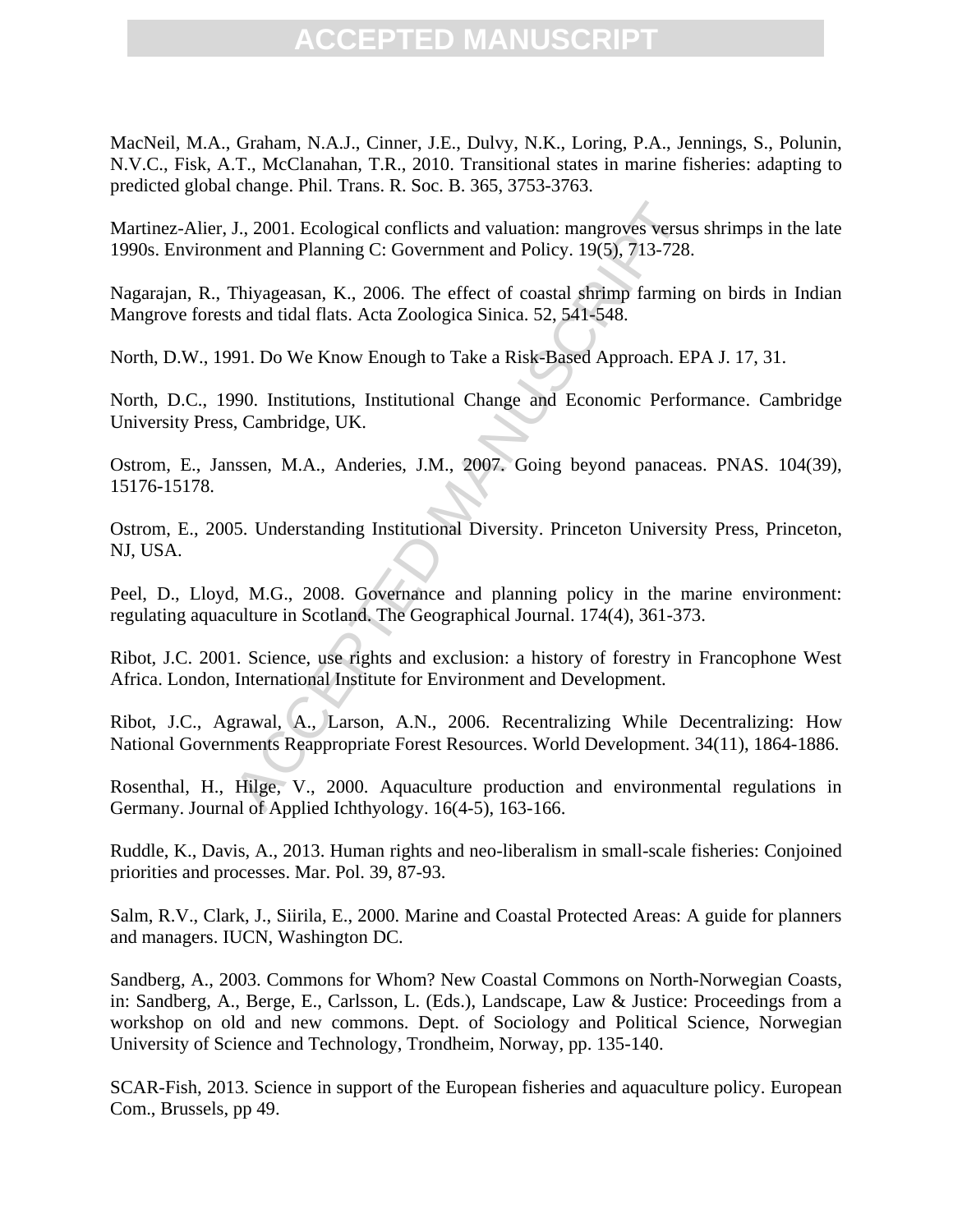Schlüter, A., Wise, S., Schwerdtner Mánez, K., de Morais, G.W., Glaser, M., 2013. Institutional Change, Sustainability and the Sea. Sustainability. 5, 5373-5390.

Scoones, I., 2009. Livelihoods perspectives and rural development. J. Peasant Studies. 36, 171- 196.

Shiva, V., Karir, G. 1997. Towards sustainable aquaculture. Research Foundation for Science, New Dehli, India, pp. 133.

Sievanen, L., Crawford, B., Pollnac, R.B., Lowe, C., 2005. Weeding through assumptions of livelihood approaches in ICM: Seaweed farming in the Philippines and Indonesia. Ocean & Coastal Management. 48, 297-313.

Sinh, X., Stevenson, J.R., Tanoy, A., Villarante, P., Morissens, P., 2007. The equity and poverty impacts of aquaculture: Insights from the Philippines. Development Policy Review, 25 (4), 495- 516

r, G. 1997. Towards sustainable aquaculture. Research Foun<br>a, pp. 133.<br>trawford, B., Pollnac, R.B., Lowe, C., 2005. Weeding throusaches in ICM: Seaweed farming in the Philippines and Ir<br>ment. 48, 297-313.<br>son, J.R., Tanoy, Smith M.D., Roheim, C.A., Crowder, L.B., Halpern, B.S., Turnipseed, M., Anderson, J.L., Asche, F., Bourillón, L., Guttormsen, A.G., Khan, A., Liguori, L.A., McNevin, A., O'Connor, M.I., Squires, D., Tyedmers, P., Brownstein, C., Carden, K., Klinger, D.H., Sagarin, R., Selkoe, K.A., 2010. Sustainability and global seafood. Science. 327, 784-786.

Stead, S.M., 2005. A comparative analysis of two forms of stakeholder participation in European aquaculture governance: Self-regulation and Integrated Coastal Zone Management, in: Gray, T.S. (Ed.), Participation in fisheries governance, Springer, pp. 179-192.

Stonich, S.C., Bailey, C., 2000. Resisting the Blue Revolution: Contending Coalitions Surrounding Industrial Shrimp Farming. Human Organization. 59(1), 23-26.

Subasinghe, R.P., Arthur, J.R., Bartley, D.M., De Silva, S.S., Halwart, M., Hishamunda, N., Mohan, C.V., Sorgeloos, P., 2012. Proceedings of the Global Conference on Aquaculture 2010: Farming the Waters for People and Food. FAO, Rome, NACA, Bangkok.

Toufique, K.A. and Belton B., 2014. Is Aquaculture Pro-Poor? Empirical Evidence of Impacts on Fish Consumption in Bangladesh. World Development 64, 609‑620.

Toufique, K.A., Gregory, R., 2008. Common waters and private lands: distributional impacts of floodplain aquaculture in Bangladesh. Food Policy. 33, 587-594.

Troell, M., Naylor, R.L., Metian, M., Beveridge, M., Tyedmers, P.H., Folke, C.,Arrow, K.J., Barrett, S., Crépin, A.-S., Ehrlich, P.R., Gren, Å., Kautsky, N. Levin, S.A., Nyborg, K., Österblom, H., Polasky, S., Scheffer, M., Walker, B.H., Xepapadeas, T., de Zeeuw, A., 2014. Does aquaculture add resilience to the global food system? PNAS Early edition.

Turner RA, Fitzsimmons C, Forster J, Peterson A, Mahon R, and Stead SM. 2014. Measuring good governance for complex ecosystems: Perceptions of coral reef-dependent communities in the Caribbean. Global Environmental Change, In Press.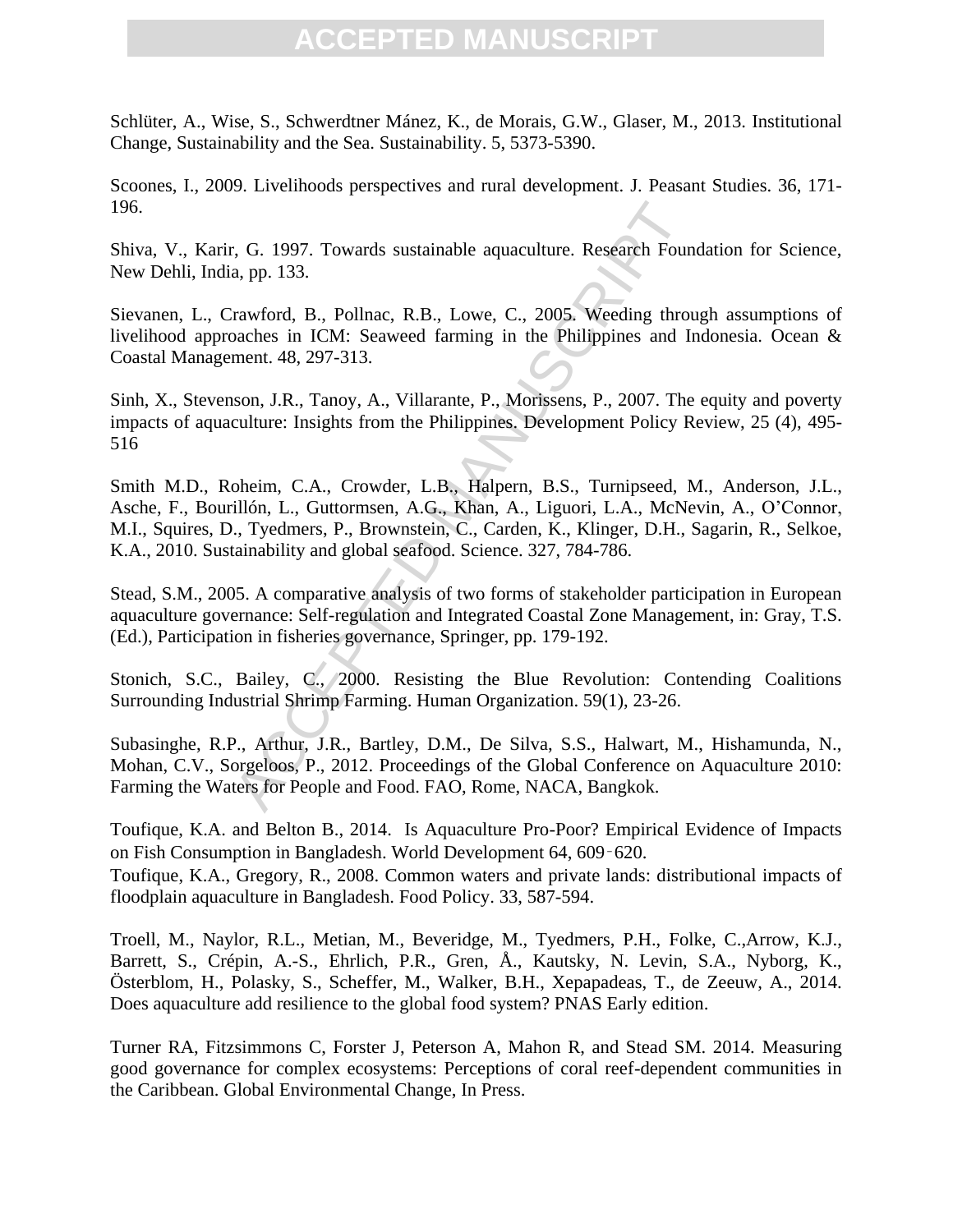Varela, J., 2001. The Human Rights Consequences of inequitable Trade and Development Expansion: The Abuse of Law and Community Rights in The Gulf of Fonseca, Honduras, in: Barnhizer, D. (Ed.), Effective Strategies for Protecting Human Rights: Prevention and intervention, trade and education. Ashgate, Dartmouth, p. 155.

erber, J.F., 2012. Accumulation by dispossession in coasta<br>esistance and the gender structure of mobilizations. Global Er<br>Bell, J.D., Gupta, M.V., Dey, M., Ahmed, M., Prein, M., G.<br>R., Jamu, D., 2000. Responsible aquacultu Veuthey, S., Gerber, J.F., 2012. Accumulation by dispossession in coastal Ecuador: Shrimp farming, local resistance and the gender structure of mobilizations. Global Environ. Change. 22, 611-622.

Williams, M.J., Bell, J.D., Gupta, M.V., Dey, M., Ahmed, M., Prein, M., Child, S., Gardiner, P.R., Brummett, R., Jamu, D., 2000. Responsible aquaculture can aid food problems. Nature. 406, 73.

Williams, S.B., Hochet-Kibongui, A.M., Nauen, C.E., 2005. Gender, fisheries and aquaculture: Social capital and knowledge for the transition towards sustainable use of aquatic ecosystems. ACP-EU Fish. Res. Rep. No. 16.

World Bank, 2012. World Development Report 2013: Jobs. Washington, DC: World Bank.

WorldFish, 2011. Policy Brief 2011-07.

Zurek, M.B., Henrichs, T., 2007. Linking scenarios across geographical scales in international environmental assessments. Technological Forecasting & Social Change*.* 74(8), 1282–1295.

#### **Web References**

http://bantryblog.wordpress.com/ (access on October  $30<sup>th</sup> 2013$ )

http://www.fao.org/fsnforum/cfs-hlpe/fisheries-and-aquaculture (access on September 13th 2013)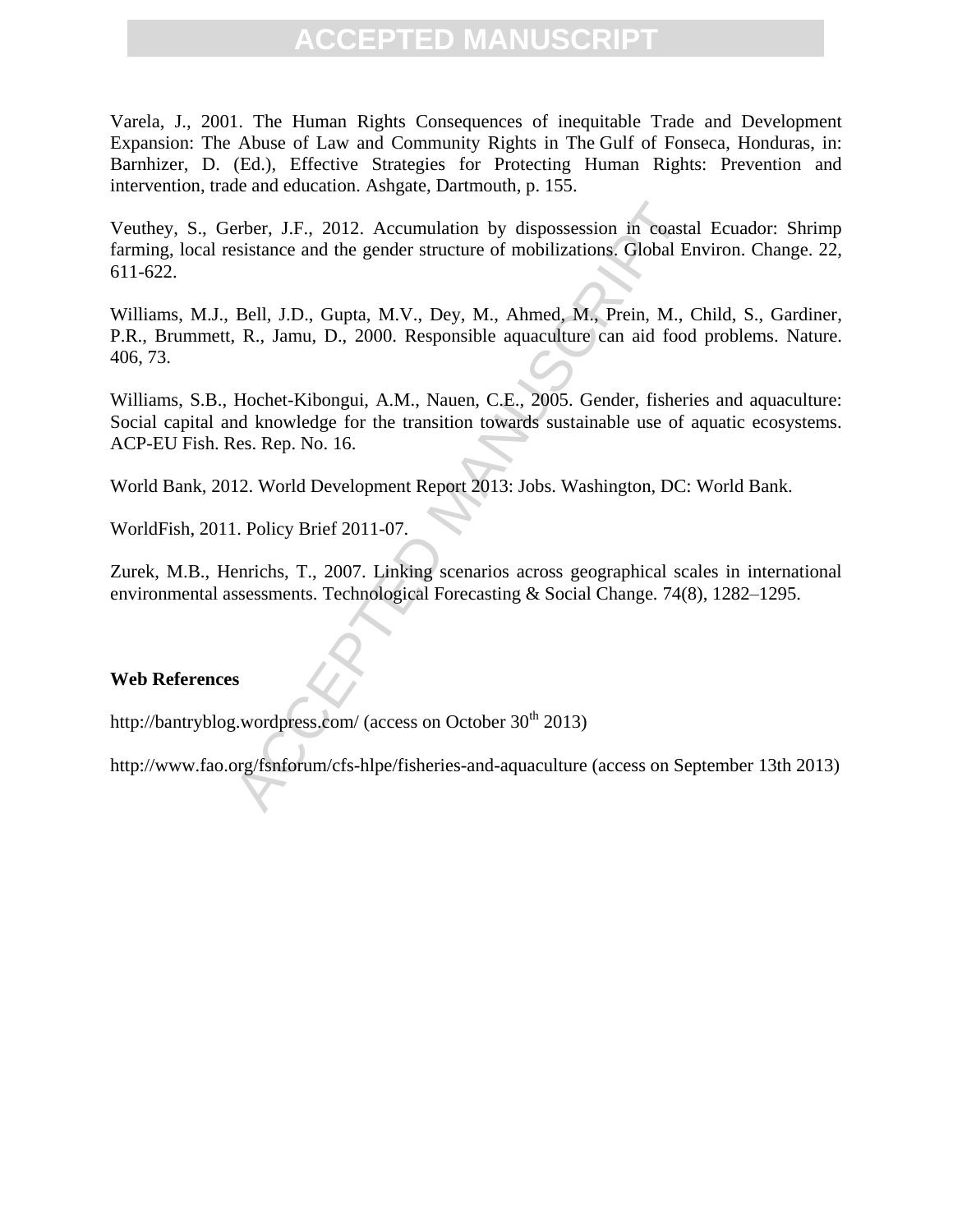#### Figure Captions

Figure 1. An example of different aquaculture in different social scenarios and at different scales of production in long-line mussel production, which illustrates the varied contexts of this activity for e.g. employment and degree of technology. A) Local fishermen harvesting green mussels (*Perna viridis*) in Chumphon Bay/Thailand (photo courtesy: Michael Vakily, WorldFish Center (formerly ICLARM) B) the automated offshore Reynaert-Versluys pontoon mussel collector (*Mytilus edulis*) in Belgium (photo courtesy: Willy Versluys).

Figure 2. [A) An integrated 4-step approach for aquaculture systems analysis and B) A dynamic representation of the upper figure which includes the 4-step processes from design to implementation by path. S1 is the time of initial assessment followed by a feedback loop (green dot). S2, S3, etc. indicate the iterative process through the 4-step framework followed by the respective feedback loops over time. The convergent spiral illustrates the social adaptation leading over the course of time to meet the objectives targeted.

ACCEPTED M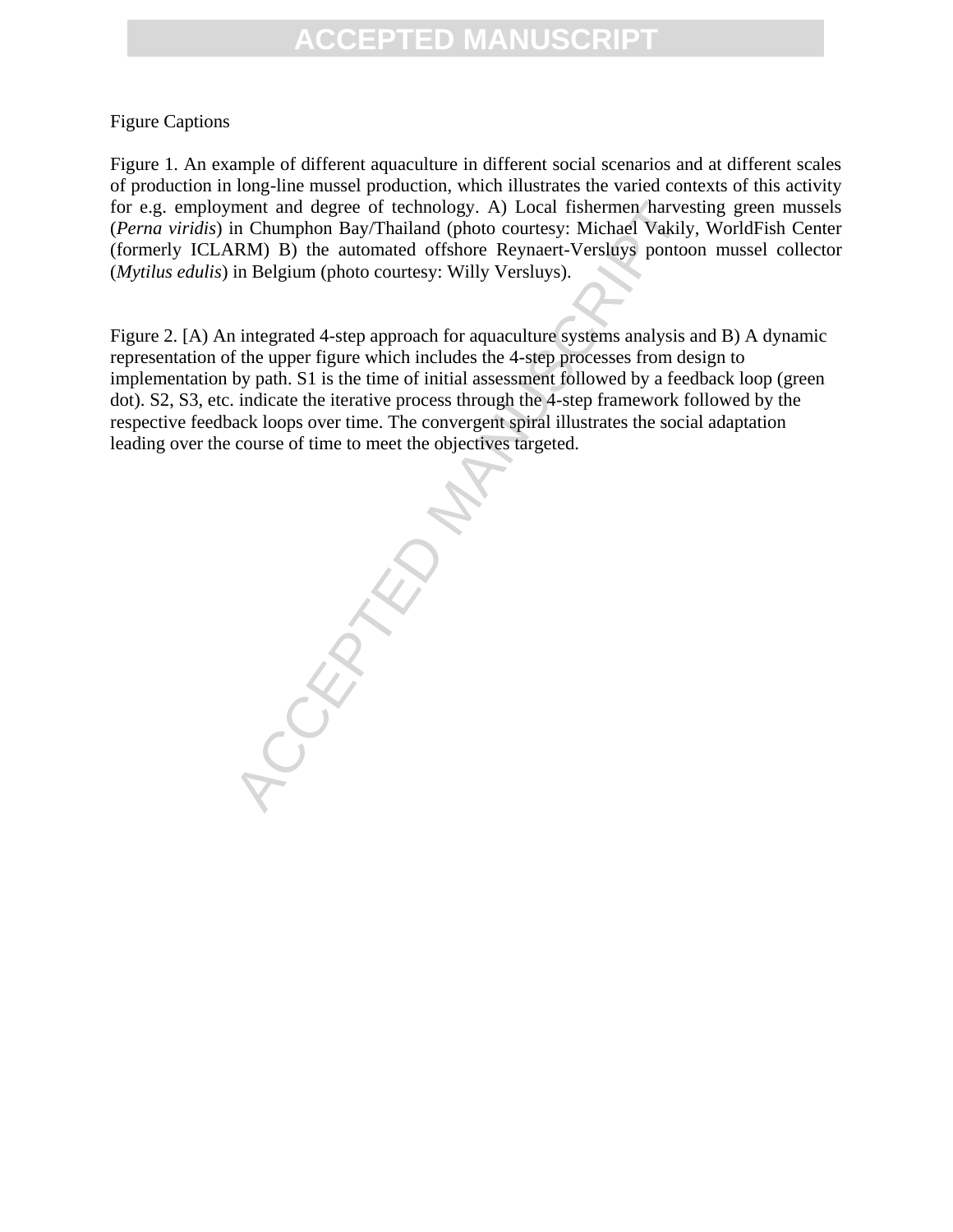

**Figure 1**

ACCEPTED MANUSCRIPT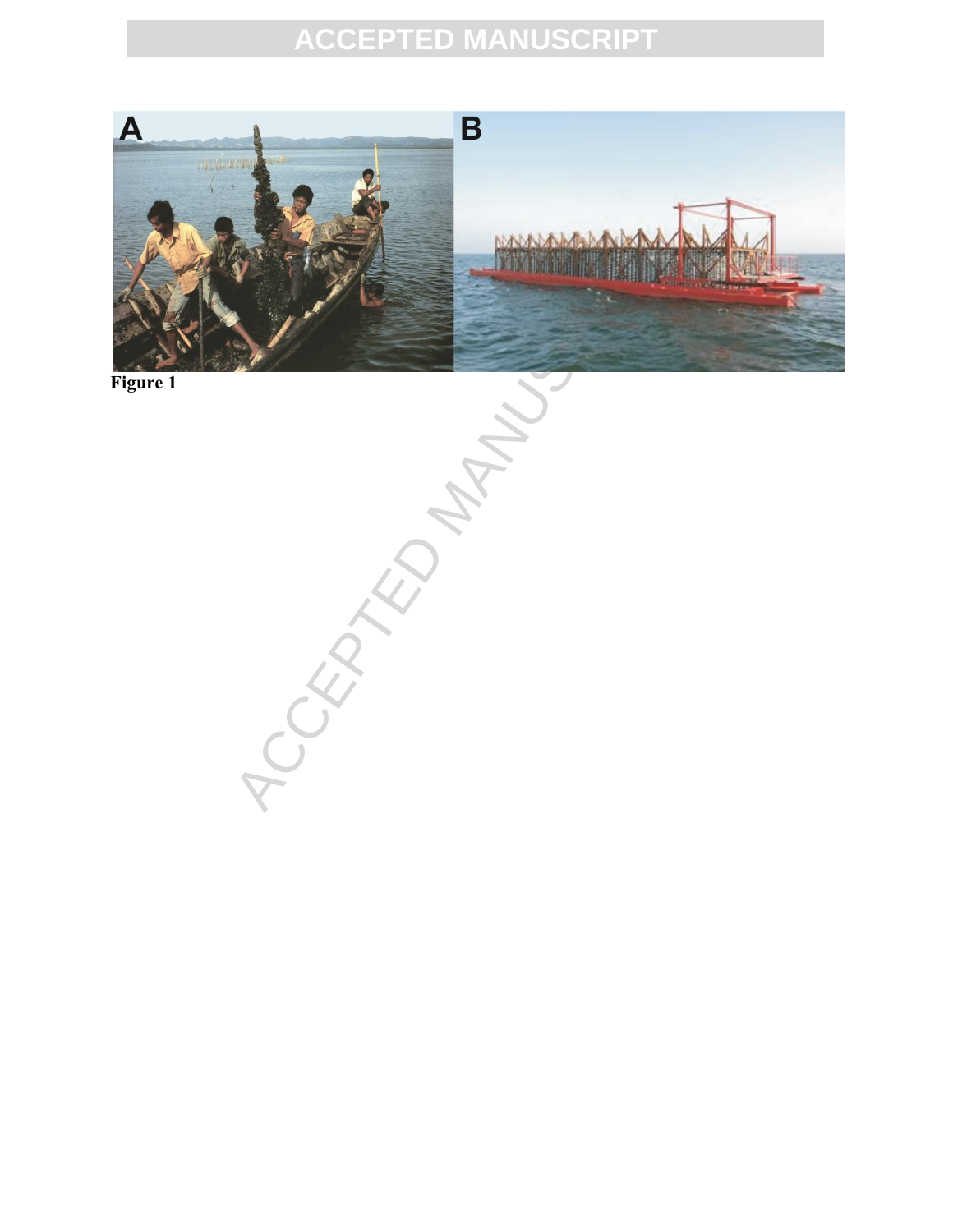